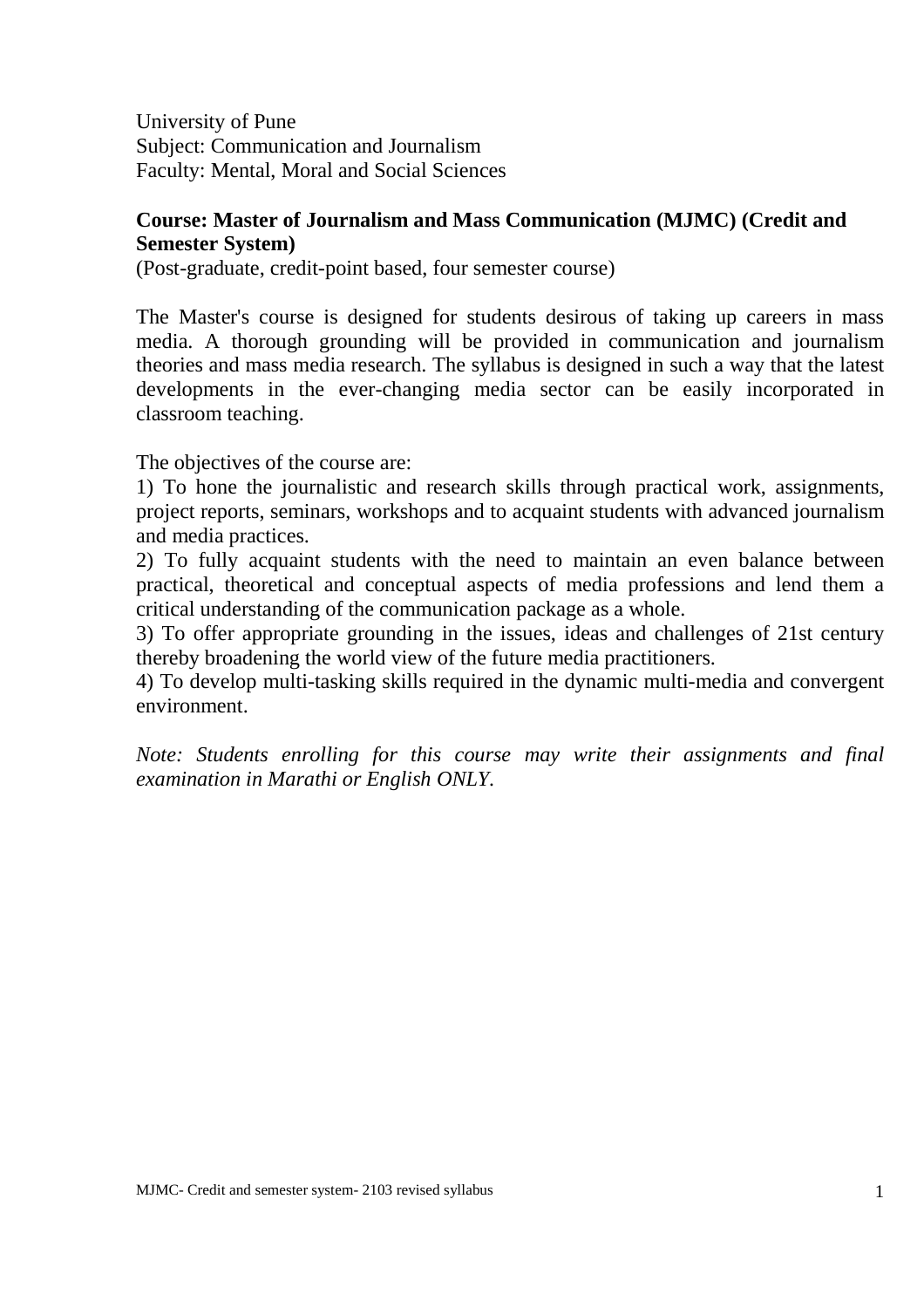Outline of syllabus of MJMC (Credit and Semester System) in Communication and Journalism for university department and colleges affiliated to University of Pune **Sem. I :** 

| No.    | <b>Title</b>                                 | <b>Credits</b> |      | <b>Marks</b> |              |  |
|--------|----------------------------------------------|----------------|------|--------------|--------------|--|
|        |                                              |                | Int. | Exam         | <b>Total</b> |  |
| CJ 101 | Language Skills for Media                    |                | 25   | 25           | 50           |  |
| CJ 102 | News Reporting and Writing (1)               |                | 25   | 25           | 50           |  |
| CJ 103 | News Editing $(1)$                           |                | 25   | 25           | 50           |  |
| CJ 104 | Feature Writing (1)                          |                | 25   | 25           | 50           |  |
| CJ 105 | World View: Issues, Ideas and Challenges (1) | 4              | 50   | 50           | 100          |  |
| CJ 106 | <b>Practical Work</b>                        | $\overline{4}$ | 50   | 50           | 100          |  |
|        | Total                                        | 16             | 200  | 200          | 400          |  |

# **Sem. II:**

| No.           | <b>Title</b>                                 | <b>Credits</b>                |      | <b>Marks</b> |              |
|---------------|----------------------------------------------|-------------------------------|------|--------------|--------------|
|               |                                              |                               | Int. | Exam         | <b>Total</b> |
| CJ 201        | News Reporting (2)                           | 2                             | 25   | 25           | 50           |
| CJ 202        | News Editing (2)                             | 2                             | 25   | 25           | 50           |
| CJ 203        | Feature Writing (2)                          | 2                             | 25   | 25           | 50           |
| CJ 204        | World View: Issues, Ideas and Challenges (2) | 2                             | 25   | 25           | 50           |
| CJ 205        | Trends in Journalism                         | 2                             | 25   | 25           | 50           |
|               | Any two out of 206, 207, 208                 | $\overline{2}$                | 25   | 25           | 50           |
|               |                                              | $\mathfrak{D}_{\mathfrak{p}}$ | 25   | 25           | 50           |
| CJ 206        | TV Journalism (1)                            |                               |      |              |              |
| CJ 207        | Radio Journalism (1)                         |                               |      |              |              |
| <b>CJ 208</b> | New Media (1)                                |                               |      |              |              |
| CJ 209        | <b>Practical Work</b>                        | 2                             | 25   | 25           | 50           |
|               | Total                                        | 16                            | 200  | 200          | 400          |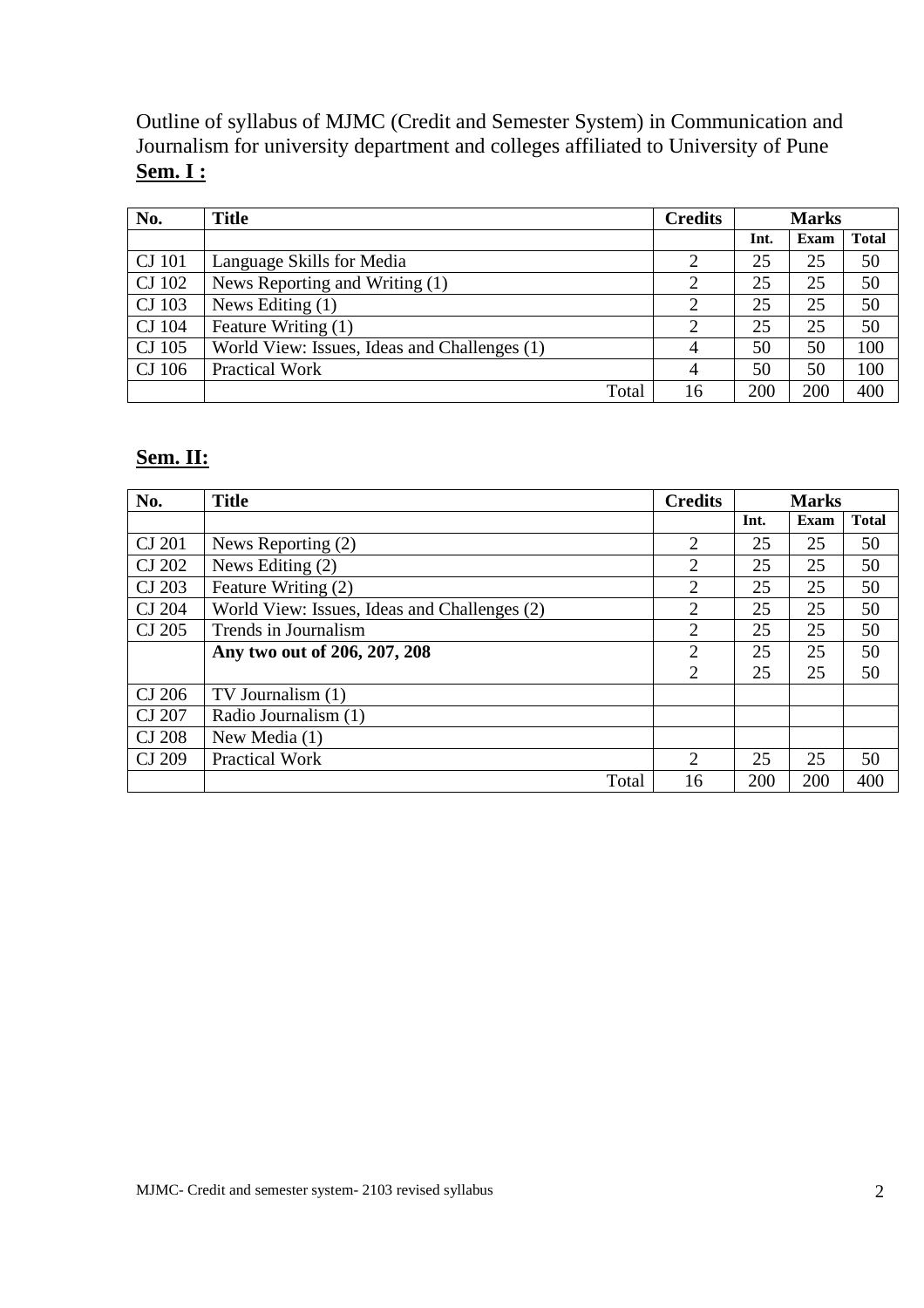# **Sem. III:**

| No.    | <b>Title</b>                                 | <b>Credits</b>              |      | <b>Marks</b> |              |  |
|--------|----------------------------------------------|-----------------------------|------|--------------|--------------|--|
|        |                                              |                             | Int. | Exam         | <b>Total</b> |  |
| CJ 301 | Communication: Theory and Practice           | $\overline{4}$              | 50   | 50           | 100          |  |
| CJ 302 | <b>Media Research Methods</b>                | 2                           | 25   | 25           | 50           |  |
| CJ 303 | World View: Issues, Ideas and Challenges (3) | $\overline{2}$              | 25   | 25           | 50           |  |
|        | Any two out of 304, 305, 306 <sup>1</sup>    | $\overline{2}$              | 25   | 25           | 50           |  |
|        |                                              | 2                           | 25   | 25           | 50           |  |
| CJ 304 | TV Journalism (2)                            |                             |      |              |              |  |
| CJ 305 | Radio Journalism (2)                         |                             |      |              |              |  |
| CJ 306 | New Media (2)                                |                             |      |              |              |  |
|        | Any one out of 307, 308, 309, 310            | $\mathcal{D}_{\mathcal{L}}$ | 25   | 25           | 50           |  |
| CJ 307 | Agriculture Journalism                       |                             |      |              |              |  |
| CJ 308 | Development Journalism                       |                             |      |              |              |  |
| CJ 309 | <b>Environment Journalism</b>                |                             |      |              |              |  |
| CJ 310 | Science Journalism                           |                             |      |              |              |  |
| CJ 311 | Practical work                               | 2                           | 25   | 25           | 50           |  |
|        | Total                                        | 16                          | 200  | 200          | 400          |  |

# **Sem. IV:**

-

| No.    | <b>Title</b>                                | <b>Credits</b> |      | <b>Marks</b> |              |
|--------|---------------------------------------------|----------------|------|--------------|--------------|
|        |                                             |                | Int. | <b>Exam</b>  | <b>Total</b> |
| CJ 401 | Media Management                            | $\overline{2}$ | 25   | 25           | 50           |
| CJ 402 | Principles of Journalism and Media Laws     | $\overline{2}$ | 25   | 25           | 50           |
| CJ 403 | World View: Issues, Idea and Challenges (4) | $\overline{2}$ | 25   | 25           | 50           |
|        | Any two out of 404, 405, 406, 407           | $\overline{2}$ | 25   | 25           | 50           |
|        |                                             | $\overline{2}$ | 25   | 25           | 50           |
| CJ 404 | Advertising                                 |                |      |              |              |
| CJ 405 | <b>Public Relations</b>                     |                |      |              |              |
| CJ 406 | Film Appreciation                           |                |      |              |              |
| CJ 407 | Magazine Journalism                         |                |      |              |              |
|        | Any one out of 408 to 412                   | $\overline{2}$ | 25   | 25           | 50           |
| CJ 408 | <b>Business Journalism</b>                  |                |      |              |              |
| CJ 409 | Culture Journalism                          |                |      |              |              |
| CJ 410 | Law, Order and Crime Journalism             |                |      |              |              |
| CJ 411 | Sports Journalism                           |                |      |              |              |
| CJ 412 | Public Journalism                           |                |      |              |              |
|        | Any one out of 413 and 414                  | 4              | 50   | 50           | 100          |
| CJ 413 | <b>Research Dissertation</b>                |                |      |              |              |
| CJ 414 | In-depth Reporting Project                  |                |      |              |              |
|        | Total                                       | 16             | 200  | 200          | 400          |

# **Norms of Passing and other examination rules as decided by University of Pune for credit-point based semester system.**

MJMC- Credit and semester system- 2103 revised syllabus 3 <sup>1</sup> Students will have to continue the same two subjects chosen in Sem. II (i.e. 206/207/208)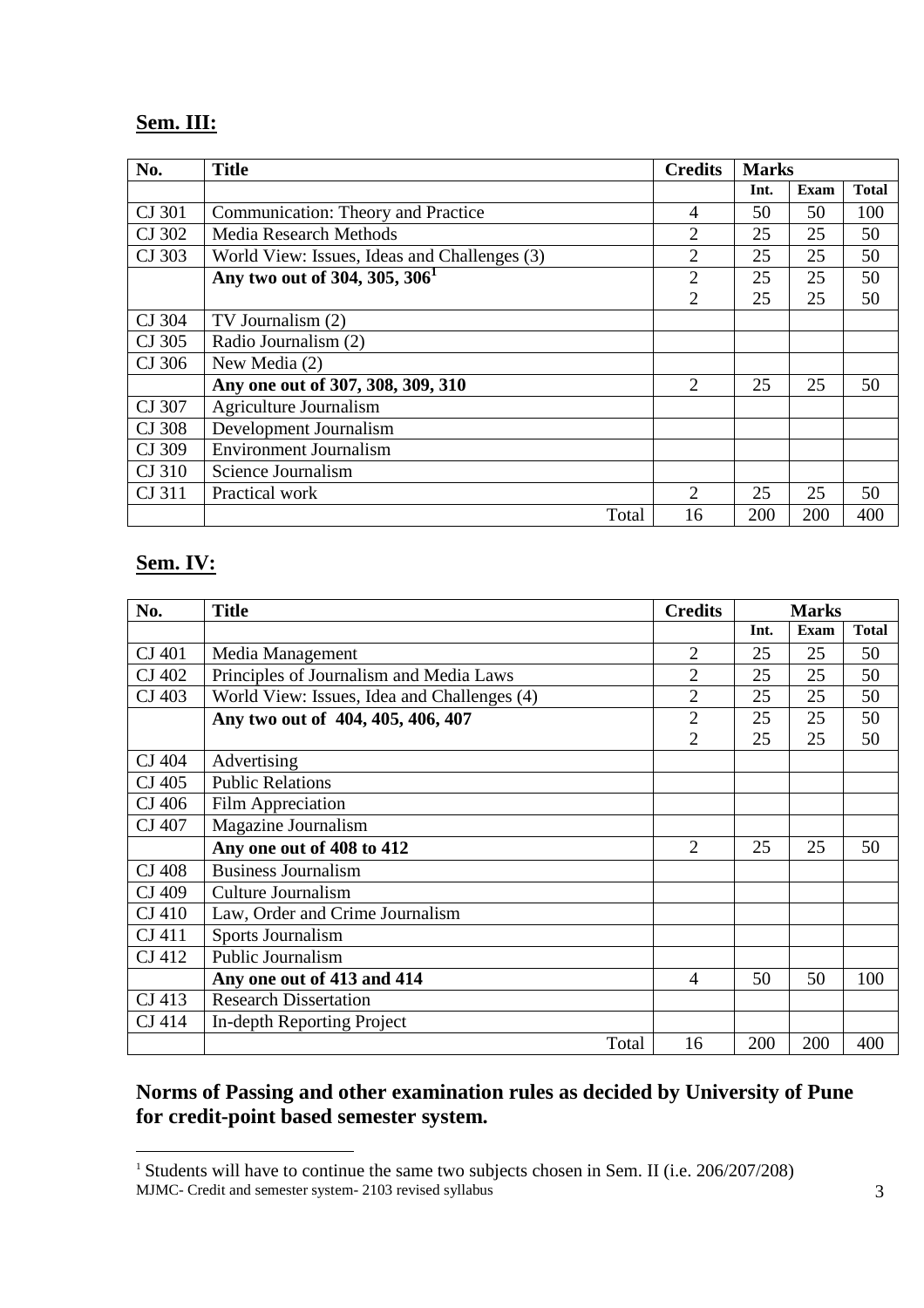## **Details of units to be covered in each subject.**

Assignments for Internal Assessment have been suggested. They should ideally be submitted by students and checked by teachers at regular intervals.

Suggested reference sources have also been indicated. (Pl. note that no text books have been recommended. The sources indicated serve as reference material to supplement classroom teaching. Respective teachers may suggest more reference sources.)

# **Sem. I :**

| No.    | <b>Title</b>                             | <b>Credits</b> |      | <b>Marks</b> |              |  |
|--------|------------------------------------------|----------------|------|--------------|--------------|--|
|        |                                          |                | Int. | Exam         | <b>Total</b> |  |
| CJ 101 | Language Skills for Media                |                | 25   | 25           | 50           |  |
| CJ 102 | News Reporting and Writing (1)           |                | 25   | 25           | 50           |  |
| CJ 103 | News Editing $(1)$                       |                | 25   | 25           | 50           |  |
| CJ 104 | Feature Writing (1)                      |                | 25   | 25           | 50           |  |
| CJ 105 | World View: Issues, Ideas and Challenges | 4              | 50   | 50           | 100          |  |
| CJ 106 | <b>Practical Work</b>                    | 4              | 50   | 50           | 100          |  |
|        | Total                                    | 16             | 200  | 200          | 400          |  |

# **MJMC (Sem. I) CJ 101: Language Skills for Media (Credits: 2, Lectures: 30)**

**Total Marks: 50** *(Internal Assessment: 25, sem-end examination: 25)*

Language is the basic tool a media person has to use. Students from diverse backgrounds enroll for this course and not all of them have the necessary language skills. This paper is designed to help students to look at language more consciously and teach them to use it with more responsibility. The paper aims to improve students' written, spoken and aural language skills.

This paper should be run as an intensive training programme in the first semester to help students perform better in language-oriented subjects like News Reporting, Editing and Feature Writing etc.

The syllabus given below, is for both Marathi and English, however separate lectures have to be scheduled for Marathi and English.

• The department offers MJMC course in both the languages, giving students the choice to write their assignments in either of the two languages. Therefore students of one language have to attend lectures for the other language.

**Unit 1- Vocabulary:** Active and passive vocabulary, Importance of short & plain words, Choosing the right/precise word from words having similar meanings, Ways of expanding one's active vocabulary, Levels of vocabulary usage: formal & informal, spoken & written.

**Unit 2- Spelling:** basic principles, common errors, UK and US spellings

**Unit 3- Sentence:** Definition, Subject & Predicate, Functions of words used in a sentence, Importance of the verb in sentence, Unity, Lucidity, Various relations between sentences, Connectors, Types of sentences: Active & Passive, Simple, Complex, Compound. Statements (Positive/Negative), Imperative, Interrogative, Exclamatory. Need to vary the type & length of sentence.

Unit 4- Paragraph: Principles of organizing & developing a paragraph, Topic sentence, Argument-Counter argument, Explanation & illustration, Reiteration, Variation of length, Unity.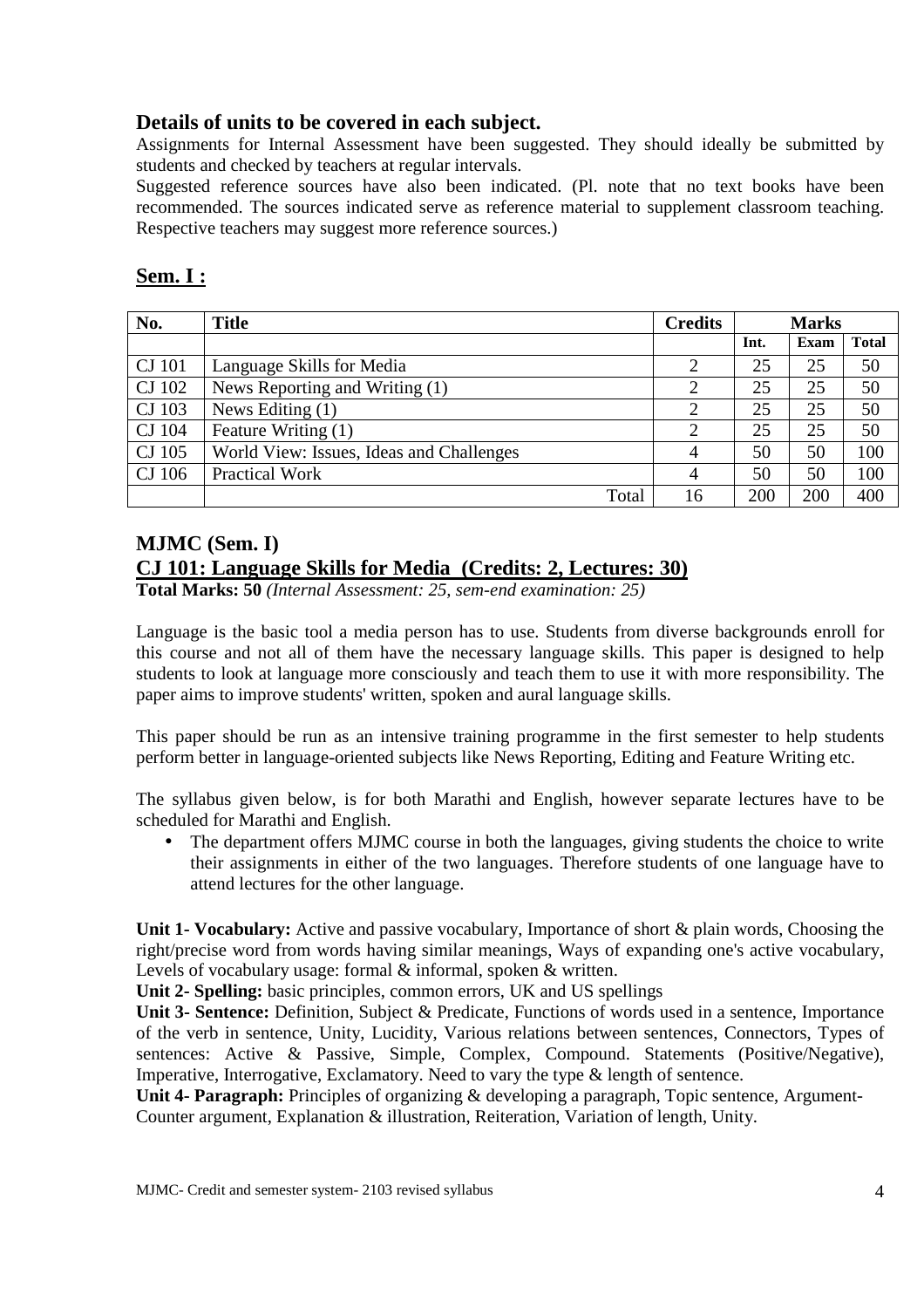**Unit 5- Punctuation:** Comma, Semicolon, Colon, Full stop, Question mark, Exclamation mark, Hyphen & Dash, Brackets (round, square) and their sequencing, Parenthesis, Capitals, Apostrophe, Quotation marks, Ellipsis.

**Unit 6- Style:** Purpose, Focus, Various devices - Deviation, Topicalisation

**Unit 7-Types of writing:** Essay, Feature, Business Letter, Editorial comment.

**Unit 8- Critical Reading:** Analyzing the choice of vocabulary, the sentence structure, the sentenceconnectors, the structure of paragraphs and the stylistic features; checking the material for simplicity and precision of expression of the intended meaning.

**Unit 9- Spoken language:** pronunciation, intonation, inflection, stress

**Unit 10- Listening skills:** Comprehension through listening, listening to various programmes and analysing them for their language and presentation

**Unit 11-Translation:** basic theories of translation, precautions to be taken, different types of translations.

**Internal Assessment:** at least 5 tests of 5 marks each covering different aspects of the syllabus.

**Sem-end exam:** One question (10 marks) on writing a piece on a given topic; One question (10 marks) on translation: one passage from Marathi into English and one passage from English into Marathi; one question (5 marks) on punctuation, spelling, grammar, vocabulary etc.

#### **Suggested reading:**

**1.** Cutts, Martin. *The plain English Guide - How to write Clearly & Communicate Better*. Oxford University Press.

**2.** Seely John. *The Oxford Guide to Writing & Speaking*.

**3.** *Cambridge Advanced Learner's Dictionary*.

**4.** *Oxford Learner's Word finder Dictionary*.

5. Evans, Harold. 1972. *Newsman's English*, Heinmann Publication.

6. Menon k.S.R.. 1990. *Stylebook for Journalists & Writers*. Konark Publishers

7. Hicks, Wynterd. 1993. *English for Journalists*. Routledge Publication.

8. gm\_§V gËderbm. 2008. *ì`mH\$aUewÜX boIZàUmb.* S>m`\_§S> nãbrHo\$eÝg.

9. dmi§~o, \_mo. am. *\_amR>r ewÕboIZ àXrn*. {ZVrZ àH\$meZ

10. A{¾hmoÌr J. h. (g§nm.) *A{^Zd \_amR>r eãXH\$moe.* I§S> 1 Vo 5. ìhrZg àH\$meZ 11. Omoer à. Z. (g§nm) *AmXe© \_amR>r eãXH\$moe.* {dX^©-\_amR>dmS>m ~wH\$ H§\$nZr

12. \\$S>Ho\$ AéU. *ewÕboIZ \_mJ©àXrn.* A§Hw\$a àH\$meZ.

# **MJMC (Sem. I)**

# **CJ 102:News Reporting and Writing (1): (Credits: 2, Lectures: 30)**

**Total Marks 50** *(Internal Assessment: 25 and sem-end examination: 25)*

Unit 1- Understanding news: Definitions, purpose and importance of news, Qualities of newsaccuracy, clarity, objectivity, balance, directness, etc.; media-specific nature of news: cross platform discussion.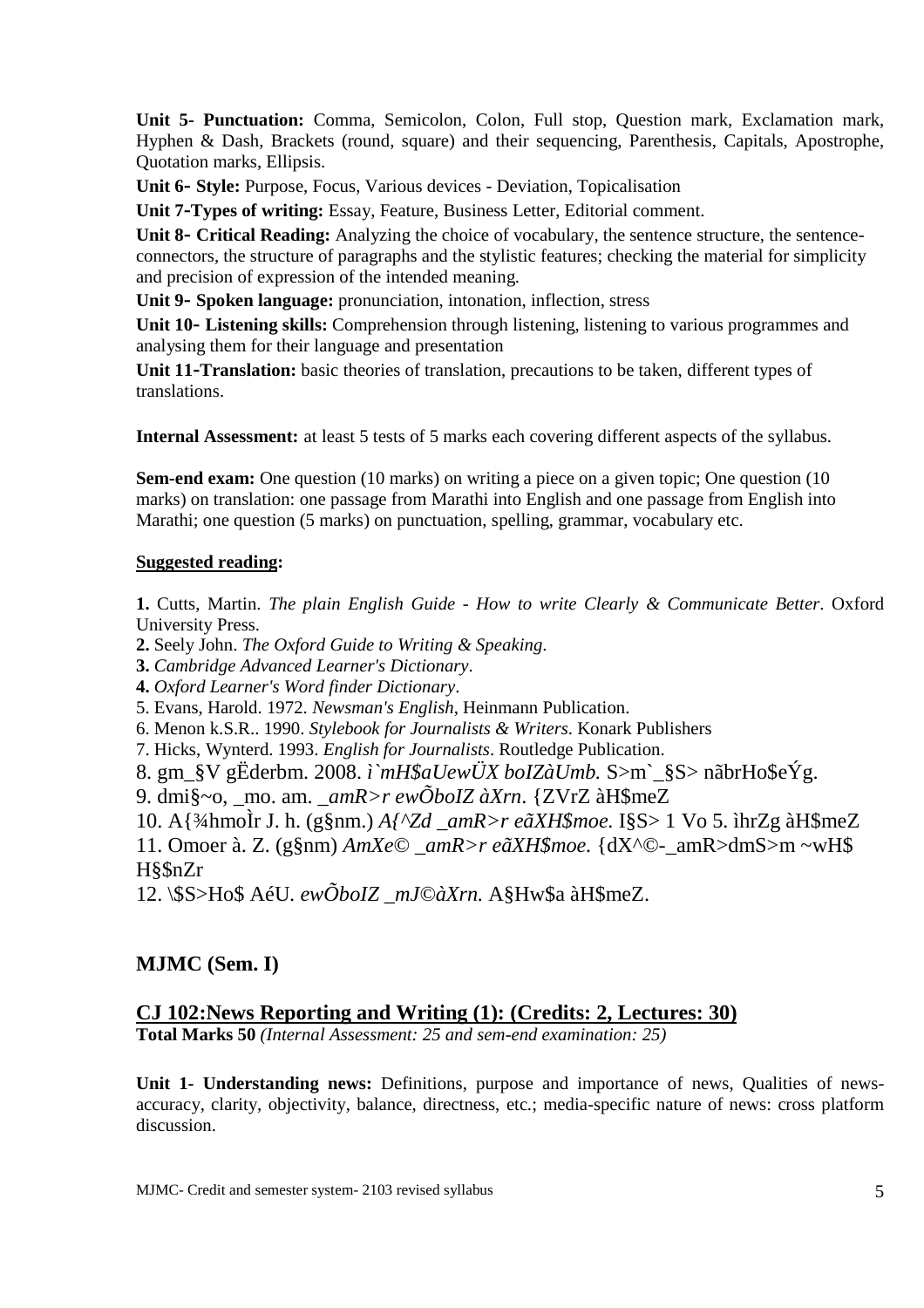**Unit 2- News Reporter:** Categories: staff reporter, stringer, correspondent, chief reporter, principal correspondent, bureau chief, foreign correspondent; their functions and responsibilities**,** Qualities of a news reporter, rights and responsibilities

Unit 3- Evaluating news: News sense and news values, 5 Ws and H, importance of 'what next?'; changing concepts: readers, relationship, relevance and utility, News beats: introduction, beat mapping.

**Unit 4- News gathering and Sources:** Basic tools for information gathering: maintaining a diary, taking notes, use of computer, internet, mobile and other gadgets, using maps, history and archives**;**  Right to information: Concept, provisions, how to use it**;** Cultivating the sources: Why and how?, reliability, checking information from various sources, pressures and pulls

**Unit 5- Writing News Reports:** Conventional style: the inverted pyramid: What is most important?, Choice of one W or H for focus; lead of a news story, types of leads, Writing techniques: Processing information, order of importance, brevity, precision, quoting the sources, chronology, paragraphing, Style- individual and organizational, stylebook; changing trends in news writing: new styles, diminishing importance of inverted pyramid.

**Internal assessment (25 marks):** writing stories from news releases, seeking more information, attending press conferences, reporting speeches and other events under deadline pressure.

#### **Suggested reading:**

1. Hw\$bH\$Uu Eg.Ho\$., 2004. *nÌH\$m[aVm \_mJ©Xe©H\$,* nwUo {dÚmWu J¥h àH\$meZ.

- 2. \_mir, gwZrb. 2008. *~mV\_rXmar.*
- 3. Lewis James. *The Active Reporter*. Vikas Publication
- 4. Warren Carl. *Modern News Reporting*. Harper and Row.
- 5. Rangaswami, Parthasarathy. *Basic Journalism*. Macmillan India.
- 6. Charnley V. Mitchell. *Reporting* (4th Ed.). Holt, Rinehart and Winston.
- 7. Mudgal, Rahul. *Emerging Trends in Journalism*. Sarup and Sons.
- 8. Kamath, M.V. *Behind The By-Line*. Vision Books.
- 9. Kamath, M.V. *Reporter at Large*.

# **MJMC (Sem. I) CJ 103: News Editing (1) , (Credits: 2, Lectures: 30)**

**Total Marks 50** *(Internal Assessment: 25 and sem-end examination: 25)*

**Unit 1- Newsroom:** Organization of a traditional newspaper, structure of an editorial department, hierarchy and division of work, edition planning, split editions, shifts and coordination, relation of editorial department with other departments; Gate keeping function; Editor as policy-maker and keeper of public conscience, freedom of the editor and his changing role; Study of newspapers, page structure and their readership profile

Unit 2-Sub-editor: Need for editing and role of the news-desk, functions of a sub-editor, basic editing tools, editing and proof-reading symbols, spell-check, house style and use of style book; Sorting and selection of news, editing and translating agency copy, slug; Editing different types of copycorrespondents, local and rural reporters, handouts and publicity materials, press releases, telephone message

**Unit 3- Copy and schedule:** Meeting timelines, checking facts for accuracy, correcting languagesentence structure, paraphrasing, avoiding repetition; Rewriting leads- copy, value addition, rearranging sequence; Consistency of style, art of condensing copy, continuation, integration of a developing story; Writing headlines, types of headlines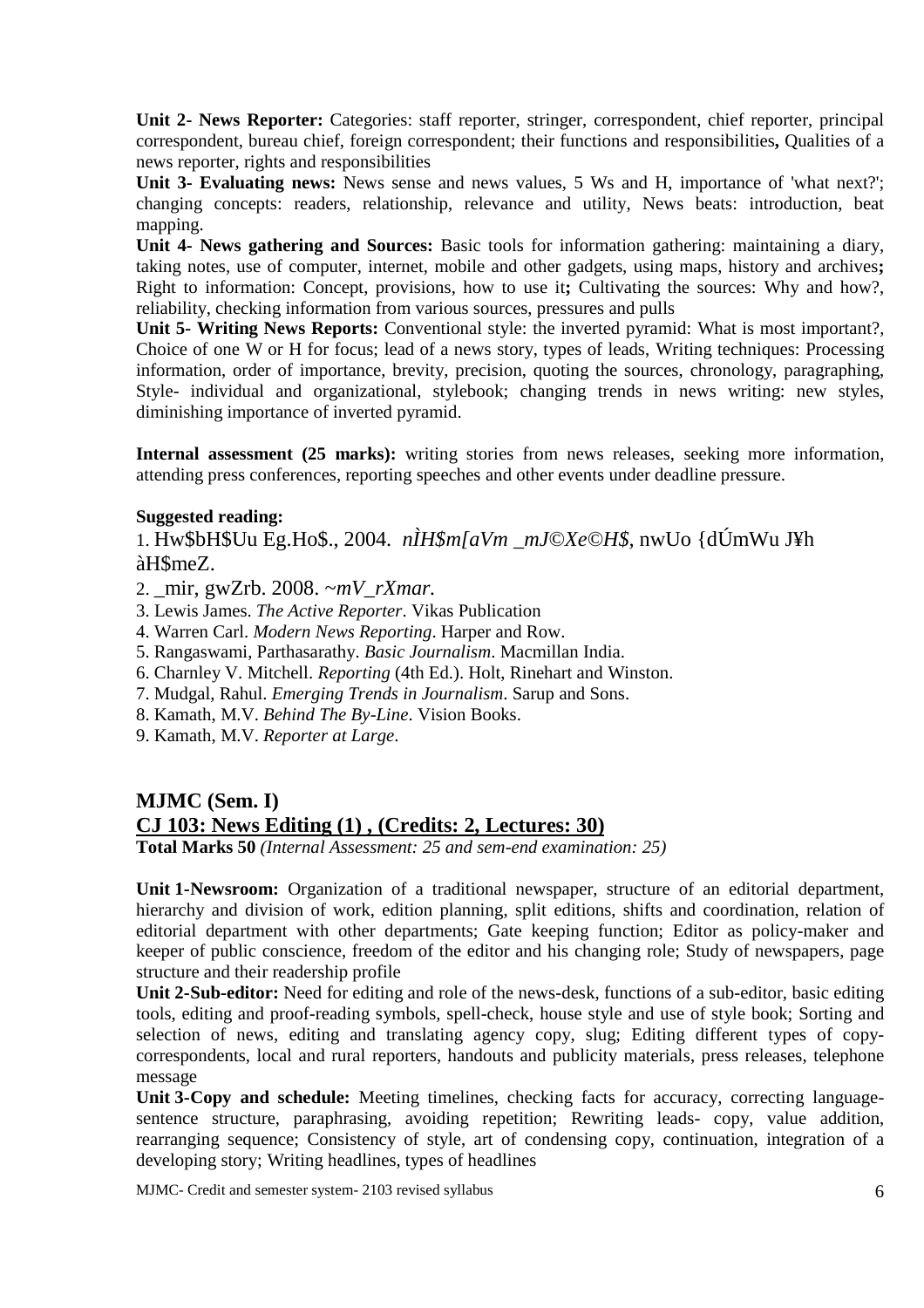**Unit 4- Newspaper design:** Functions of design: Identity of a newspaper; broadsheet, tabloid and Berliner size, integration of content and presentation, principles of newspaper design, page organization; Basic elements: typography (fonts, size, leading, kerning), use of color, column and grid structure, white space, contrast, style palette; Page layouts: Reflecting news priorities, reading habits and page design; kinds of layouts- horizontal, vertical, quadrants and diagonal frame layout, brace layout, circus layout, symmetrical and asymmetrical layout; front page, back page, opinion page and section pages layout; Kinds of headlines: banner, sky line etc.

**Unit 5- Photojournalism:** Concept of photojournalism, power of visuals, attributes of a good photograph (Aesthetic and technical), photo size, resolution and correction; Photo as a News: Text vs. photo; attributes of a news photo, events, action, mood, profile and other categories, use of photos in a newspaper; Photo editing: coordination between photographer, reporter and sub-editor, instructing and guiding photographers, selection, deciding placement and size, cropping, use of cutouts, photo features, photo stories and photo essays, archive photos, photos from readers; Caption and outlines: writing photo captions, names and designations, function and significance of outlines.

**Internal assessment (25 marks):** Editing different types of copies, rewriting, proof-reading exercises; giving headlines; writing captions to photographs, newspaper design exercise etc.

#### **Suggested reading:**

1. Chandra R.K. *Handbook of Modern Newspaper Editing & Production*. Mangalam Publication

- 2. Parthsarthy Rangaswami. *Basic Journalism.* McMillan India Ltd.
- 3. Saxena Sunil. *Headlines Writing*. Sage publication.
- 4. T.J.S. George: *Editing A Handbook for Journalists*.
- 5. William Strunk & E. B. White *Elements of Style.*
- 6. Kamath, M.V. *The Journalist's Handbook*.
- 7. Kamath, M.V. *The Professional Journalist*.

8. Various style guides and handbooks (in print and online): UNI and PTI; Statesman (Calcutta); The Economist, Reuters, The Times, Guardian (London); Associated Press, UPI (New York).

9. AH\$byOH\$a, àgÞHw\$\_ma. *d¥ÎmnÌ{dÚm*. lr{dÚm àH\$meZ.

#### **MJMC (Sem. I) CJ 104: Feature Writing (1), (Credits: 2, Lectures: 30)**

**Total Marks 50** *(Internal Assessment: 25 and sem-end examination: 25)*

**Unit 1- Defining a feature:** What is a feature?; Difference between feature and news report (Compare with examples); From facts to narratives; Originality and literary quality;

Types of features (Overview); discuss various feature stories published in newspapers and magazines **Unit 2- Research:** Looking for ideas, primary and secondary sources of information, use of library and other reference material, newspapers and magazines as resources; Developing focus themes and news pegs.

**Unit 3- Elements of feature:** Kinds of features: Interview (QA or QPA format), utility, personal experiences, confessions, narrative, columns and columnists; types of features: Human interest story, news features, brights, sidebars, colour stories, personality profiles, professional profiles, seasonal stories, enterprise stories, saturation feature stories, Fact box, Chronology, Backgrounder, Fly on the wall/ Behind the scenes, Testimony, Vox Pop/ Expert views/ Opinion poll, Reviews, Analysis

**Unit 4- Writing the features:** Gathering and organising information; Structure**:** Title, body, transitions, closing; Feature leads: Summary lead, narrative lead, descriptive lead, quotation lead, combination lead, teaser lead, question lead; Tools and techniques of writing: Focus, anecdotes, description, quotations.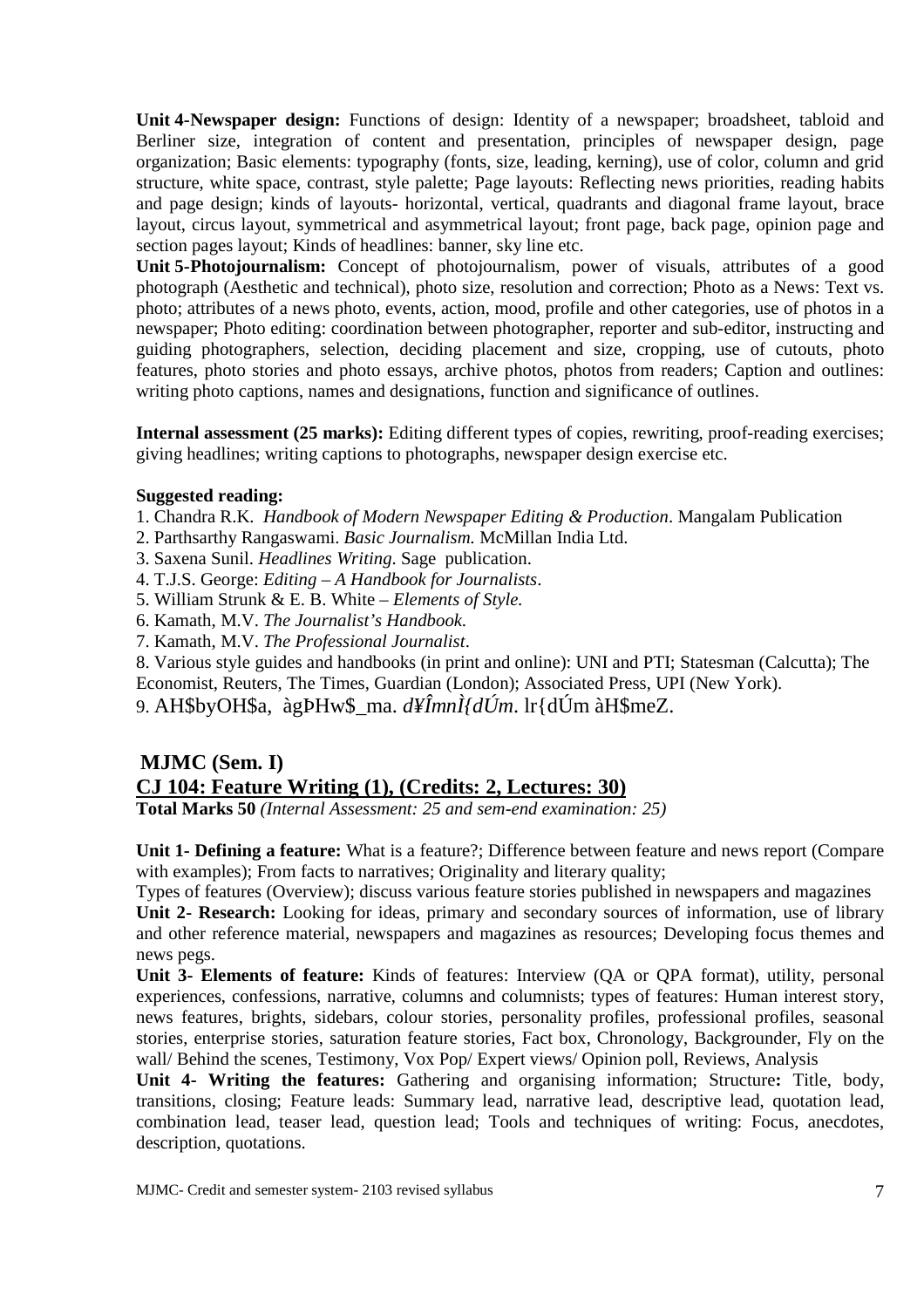**Internal assessment (25 marks):** Writing different types of leads/intros for features; writing different features: personality, institutional, topical, interview-based etc., discussion and analysis of features

#### **Suggested reading:**

1. Contractor, Huned. *The art of Feature Writing*. Icon Publication.

2. Williamson, Daniel R. *Feature Writing for Newspapers*. Hastings House.

3. AH\$byOH\$a, àgÞHw\$\_ma. *'\$sMa am¶qQ>J.*. lr{dÚm àH\$meZ.

# **MJMC (Sem. I) CJ 105: World View: Issues, Ideas and Challenges (1), (Credits: 4, Lectures: 60)**

**Total Marks 100** *(Internal Assessment: 50 and sem-end examination: 50)*

#### Part 1: Making of Maharashtra: Joining the dots

Socio-political and cultural ideas and trends which homogeneously shaped the identity of Maharashtra and its people.

**Unit 1- Saint poets and Bhakti Movement:** Early history of Maharashtra; Development of language, culture and identity; Contribution of Saint poets like Dnyaneshwar, Tukaram etc., their social and progressive messages; Evolution and spread of Bhakti Movement

**Unit 2- Chatrapati Shivaji and Foundation of Swarajya:** Medieval Maharashtra: Social and political dimensions; Concept and spread of Swarajya; Message from Chatrapati Shivaji's life and its relevance

**Unit 3- The Maratha Period:** Role of Marathas in Indian Affairs in the 17<sup>th</sup> and 18<sup>th</sup> century; Rule of the Peshwas; Influence in North India and the third Battle of Panipat; Fall of the Maratha Kingdom

**Unit 4- Social Reform Movements:** Early British rule and spread of modern education; Need for social reforms; Contribution of leaders like Mahatma Phule, Lokhitwadi, Justice Ranade, Rajarshee Shahu Maharaj, Maharshi Shinde, Agarkar, Dr. Ambedkar and others.

**Unit 5- Struggle for Freedom:** Early political movements against the British rule, beginning from Lokmanya Tilak to Mahatma Gandhi and the role of Maharashtra in the national freedom struggle**;**  Revolutionary struggle**:** Vasudev Balwant to Sawarkar and others

**Unit 6- Modern Maharashtra (1):** Post-Independence national scenario, the framing of the Constitution, Principles of Democracy, building the institutions, ambitions and aspirations of the people; Identity politics: movement for the formation of Maharashtra as a linguistic state

**Unit 7- Modern Maharashtra (2):** Development of Maharashtra as a socially progressive, economically developed, industrially advanced and culturally rich and diverse state; Its various problems, issues, strengths and weaknesses, like regional imbalance, agrarian crisis, water disputes, population migration and urbanization, issues of social justice and Dalit movements, quality of education, devolution of political powers and decentralization leading to Panchayat Raj; emergence of new political leadership, it's class and caste characteristics, their dreams and visions.

#### Part 2: Current events during the study period

Events and developments in the field of politics, education, science and technology, culture, sports, etc. at state, national and international level. Detailed discussion of these events with a historical perspective and futuristic view will be conducted in class.

**Internal assessment (25 marks):** Group discussions, presentations, writing analytical pieces about current events, maintaining a clippings file, quizzes, objective tests etc.

#### **Suggested reading:**  1**.** \\$S>Ho\$ `. {X. *{dgmì`m eVH\$mVrb \_hmamîQ´.* lr{dÚm àH\$meZ.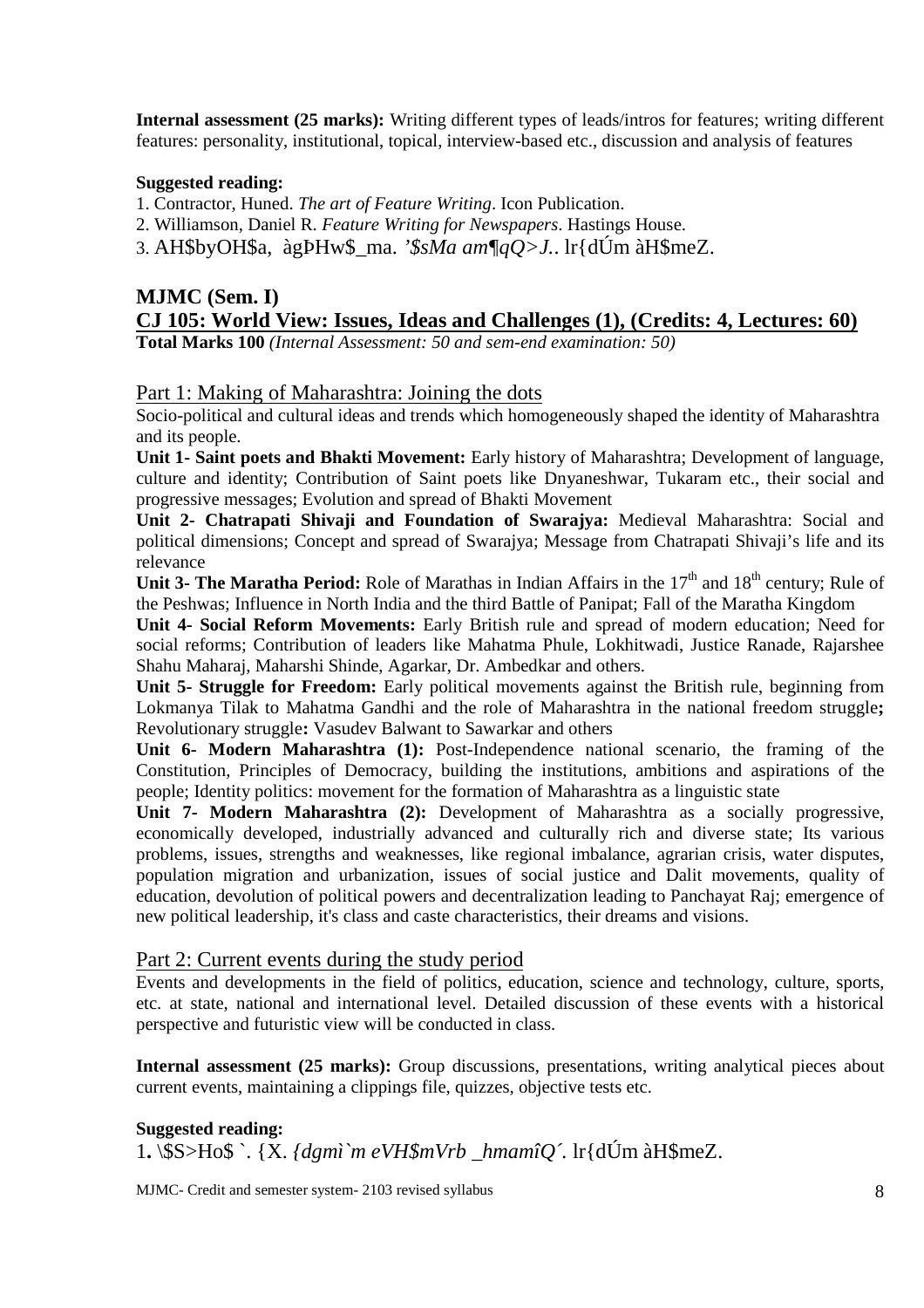3. dig§JH\$a H¥\$. Zm. *{dgmdo eVH\$ Am{U g\_mOdmX*. \_hmamï´>> amÁ` gm{hË` g§ñH¥\$Vr \_§S>i.

4. nierH\$a, gwhmg d gwhmg Hw\$bH\$Uu (g§nm.) *'hmamîQ´>mVrb gÎmmg§Kf©.*  g'H\$mbrZ àH\$meZ.

5. Sunthankar, B.R. *Nineteenth Century History of Maharashtra.* Shubhada-Saraswat.

- 6. Deshpande, S.H. *Economy of Maharashtra*. Samaj Prabodhan Sanstha.
- 7. Reading newspapers, news periodicals, specialised journals regularly.
- 8. Watching TV news, discussion programmes regional, national and international channels.
- 9. Listening to radio news, discussion programmes

10. Following websites of reputed institutions and blogs/other writing of prominent personalities.

# **MJMC (Sem. I) CJ 106: Practical Work (Credits: 4, Lectures: 60)**

**Total Marks: 100** *(Internal Assessment: 50, Sem-end viva-voce by External examiner: 50)*

#### **Internal assessment** 50 marks

#### **1 Experimental Journal**

Each student must be involved in the production of at least three issues of the experimental journal wherein the student gets the opportunity to work as a reporter, sub-editor and feature writer. Each institute may decide the size (recommended tabloid, 4 pages) and frequency of the journal. However minimum 60% content should be news based.

#### **2 Basic Photography and Photo-editing Skills**

Each student must be trained in using a digital photography camera, downloading the pictures and edit them using a latest software like Adobe Photoshop. Marks will be awarded after testing these skills. Students will also be expected to use their photography skills in the production of the experimental journal.

#### **Sem-end evaluation 50 marks**

External Examiner appointed by University of Pune will assess each student as per the details given below.

 **1 Test of Typing and Using Pagemaking Software** Each student must be able to type his/her work in latest version of MS Word. Those working primarily in Marathi also have to learn Marathi word processing (preferably Shree Lipi) and be able to type their own work. Each student must be able to use a pagemaking software. (PageMaker/InDesign/Quark Express or any other latest software). Test of typing and page layout will be conducted in External Examiner's presence and marks will be awarded for speed, accuracy and knowledge. 20 marks **2 2) Presentation Skills** Each student has to select a topic related to Paper 105 and has to make a computer assisted (e.g. Power Point) presentation before the External Examiner. Marks will be awarded for content and presentation skills. 10 marks **3 Viva-voce 1) Visits and other activities:** During the semester at least four visits 20 marks

MJMC- Credit and semester system- 2103 revised syllabus 9

# 30 marks

20 marks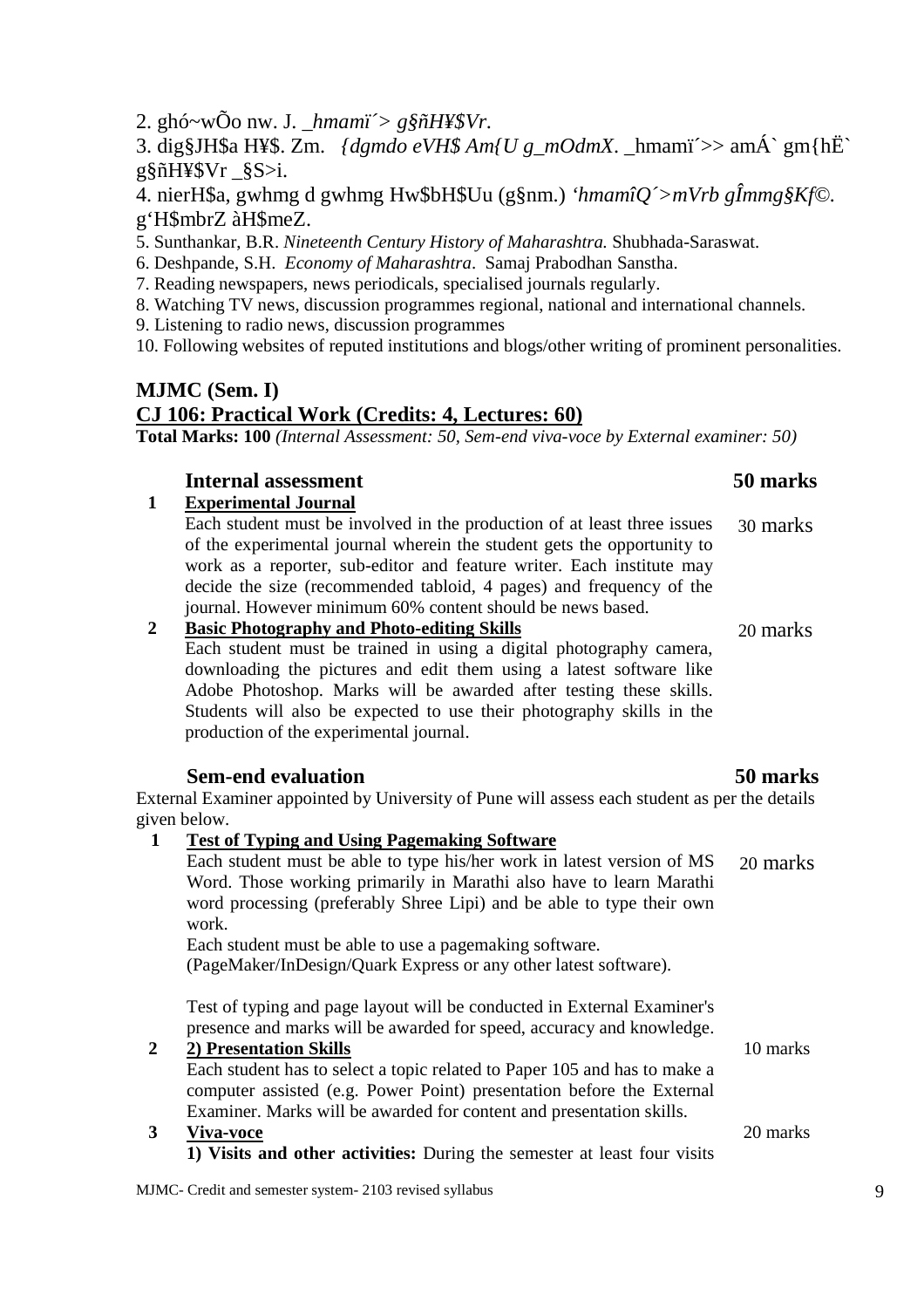(two to media units and two to social organisation/ educational institute/ research institution/ industrial unit/historical site) will have to be arranged.

Students have to submit to the external examiner a file containing a consolidated report on all visits (around 1000 words) and all the written assignments for other subjects.

Using the file as reference, the External Examiner will interview the student about the organisations visited, as well as other activities during the semester.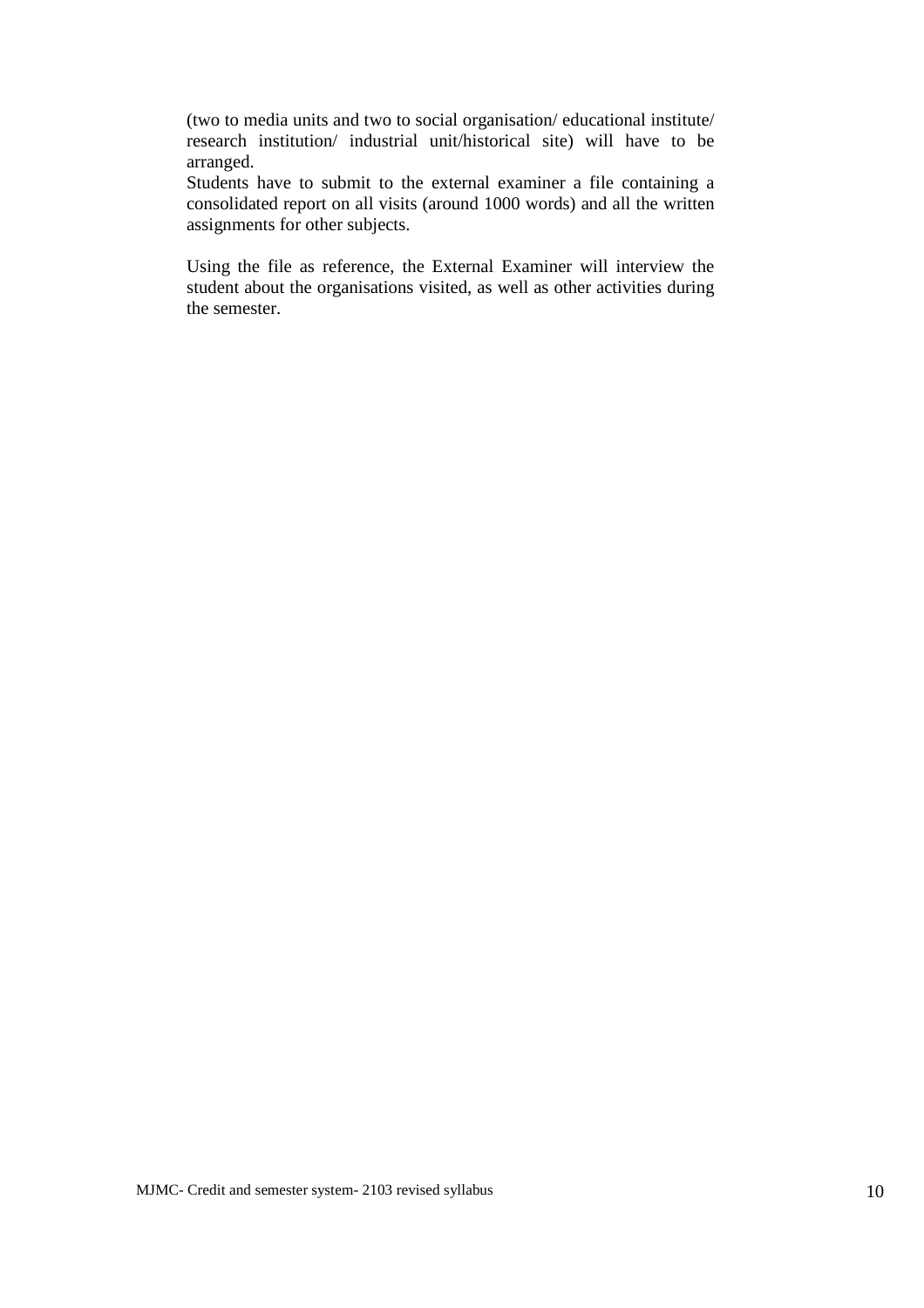## **Sem. II: Total Credits 16**

| No.           | <b>Title</b>                                 | <b>Credits</b> |      | <b>Marks</b> |              |
|---------------|----------------------------------------------|----------------|------|--------------|--------------|
|               |                                              |                | Int. | Exam         | <b>Total</b> |
| CJ 201        | News Reporting (2)                           | 2              | 25   | 25           | 50           |
| CJ 202        | News Editing (2)                             | 2              | 25   | 25           | 50           |
| CJ 203        | Feature Writing (2)                          | $\overline{2}$ | 25   | 25           | 50           |
| CJ 204        | World View: Issues, Ideas and Challenges (2) | 2              | 25   | 25           | 50           |
| CJ 205        | Trends in Journalism                         | $\overline{2}$ | 25   | 25           | 50           |
|               | Any two out of 206, 207, 208                 | $\overline{2}$ | 25   | 25           | 50           |
|               |                                              | $\overline{2}$ | 25   | 25           | 50           |
| CJ 206        | TV Journalism (1)                            |                |      |              |              |
| CJ 207        | Radio Journalism (1)                         |                |      |              |              |
| <b>CJ 208</b> | New Media (1)                                |                |      |              |              |
| CJ 209        | <b>Practical Work</b>                        | 2              | 25   | 25           | 50           |
|               | Total                                        | 16             | 200  | 200          | 400          |

## **MJMC (Sem. II)**

## **CJ 201: News Reporting and Writing (2): (Credits: 2, Lectures: 30)**

**Total Marks 50** *(Internal Assessment: 25 and sem-end examination: 25)*

**Unit 1- Categorization of news coverage:** On the spot coverage, advance write ups, follow up stories, rewrites, post event descriptive coverage, analytical coverage etc.; Types of stories: press conferences, personal briefs, speeches, community activities, grievances; events and functions, agriculture, sports, seasons and weather, disaster, natural calamities, human interest stories; Changing styles of News Reporting

**Unit 2- News Beats:** Traditional beats: Civic bodies (Corporation & Zilha Parishad), Infrastructure & transport, Education: KG to PG, Court & crime, Literature, culture & communities, Science & technology, Entertainment, etc; New Beats: Health, Weather, Environment, Consumers, Space etc.; Coordination among beat reporters; briefing & debriefing; planning & teamwork; Changing News Values: How and Why?

**Unit 3- Political and Business Reporting:** Legislative bodies, Panchayat Raj, Cooperative movement, Semi government and voluntary organizations, political events and developments; Covering elections: parties, leaders and issues; Industry & business: Fundamentals of economy, terminology, business press conferences, Stock Exchange, commodity market, media and industry relation; Analysis of some of the best news stories being published during the academic year from various newspapers

**Unit 4- Writing News reports:** Storytelling (Why and how), lead and nut graph, analytical and explanatory writing, value addition; Investigative Reporting; Crowd sourcing; using blogs, social network communities, twitter, etc. for reporting major events; Comparative style of different newspapers and their personalities

Unit 5- Interview: Interviewing for news stories and features; on the spot interviews, profile interviews, common man and celebrities; Interviewing techniques: research, planning, questioning skills, focus, taking notes, recording, off the record interviews, writing an interview; interview on phone, through e-mail or chat, dos & don'ts

**Internal assessment (25 marks):** Writing stories covering various beats, writing follow-up stories, writing interview-based news stories, studying and analysing investigative stories etc.

#### **Suggested reading***: ( Same as 102)*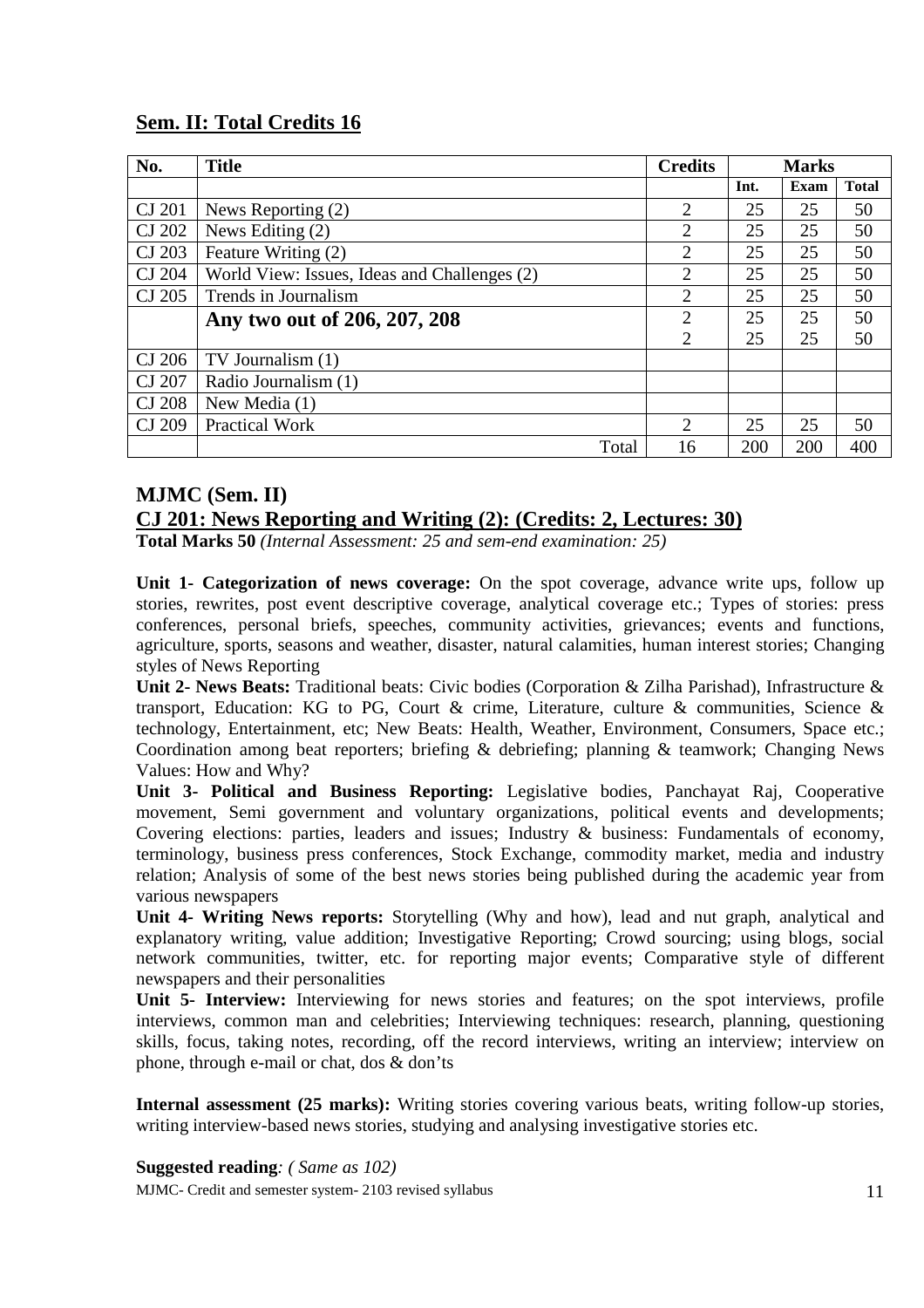# **MJMC (Sem. II) CJ 202: News Editing (2), (Credits: 2, Lectures: 30)**

**Total Marks 50** *(Internal Assessment: 25 and sem-end examination: 25)*

**Unit 1- Convergent Newsroom:** Advent of new media and convergence, global and Indian scenario, impact on newsroom, need of multi-media journalists, changes in media management; New role of editor, Use of other media platforms, (SMS, updates, online forums and links, e-mail, blogs, readers' participation); Study of convergent newsrooms

**Unit 2- Creative Sub-editor:** Creative editing, not just news- relevant information, value addition, use of additional sources (professionals, websites, news channels, etc), Concept of second day headline, Alternative story forms (secondary elements); Adopting new technology, special storiesplanning and coordination, need for specialization; Specialized subbing: metro (city), sports, crime, business, science, columns, reviews and features; Readers' letters and photos, utilizing feedback, Citizen journalism, reader-generated content

**Unit 3- Newspaper design:** Write-Edit-Design: writing and editing copy with a view to its final display and layout, news list and dummy, placing ads, editorial sequence, text flow; features layout**;**  Redesign: basic concept, growing trend in western media, why and how?

**Unit 4- Photojournalism and Info-graphics:** Information graphics: concept and process, Use of numbers, graphs, photos and maps, teamwork of sub-editor and artist; Ethics of photojournalism: Issues of invasion of privacy, copyright, authenticity of digital photos available on web; portrayal of nudity, violence, accidents and gruesome events, responsibilities of photo editor.

**Internal assessment (25 marks):** Exercises in news layout; writing letters to the editor; advanced exercises in photojournalism.

**Suggested reading:** *(same as 103)* 

# **MJMC (Sem. II) CJ 203: Feature Writing (2), (Credits: 2, Lectures: 30)**

**Total Marks 50** *(Internal Assessment:25 and sem-end examination: 25)*

**Unit 1- Editorial writing:** Importance of edit page, place of opinion in a newspaper, concept of op-ed page; Form, purpose and style of editorial writing; Tools: Reading, library, clippings and research; Kinds of editorial writing: Leaders, opinion articles, analytical articles, current topics, importance of letters to editors; Comparative study of editorials and Op-Ed pages in various newspapers

**Unit 2- Writing editorial features:** Structure of editorials; Types of editorials: Explain or Interpret, Criticize, Persuade, Praise; In-depth, interpretative, investigative articles; Planning of editorial page; Editing the opinion articles, do's and don'ts; Selecting and editing letters to the editor

**Unit 3- Writing columns:** Planning and writing columns, Interests and specialization; Reviews: Books, dramas, films and art exhibitions; Special features, series of articles

**Unit 4- Multimedia, Multitasking:** Planning and working for supplements, editing and rewriting features; Writing for daily, supplements and magazines; Writing for other mediums (Radio, TV, Web); Basics of script writing

**Unit 5- Running a Feature agency:** Editorial outsourcing, expectations of media houses, credibility, timeliness and objectivity; Market for feature agencies and content providers; Entrepreneurship, management and economics

**Internal Assessment (25 marks):** Reading and analysing editorials, opinion articles on a particular issue by various newspapers; writing opinion pieces; reviewing books/films etc.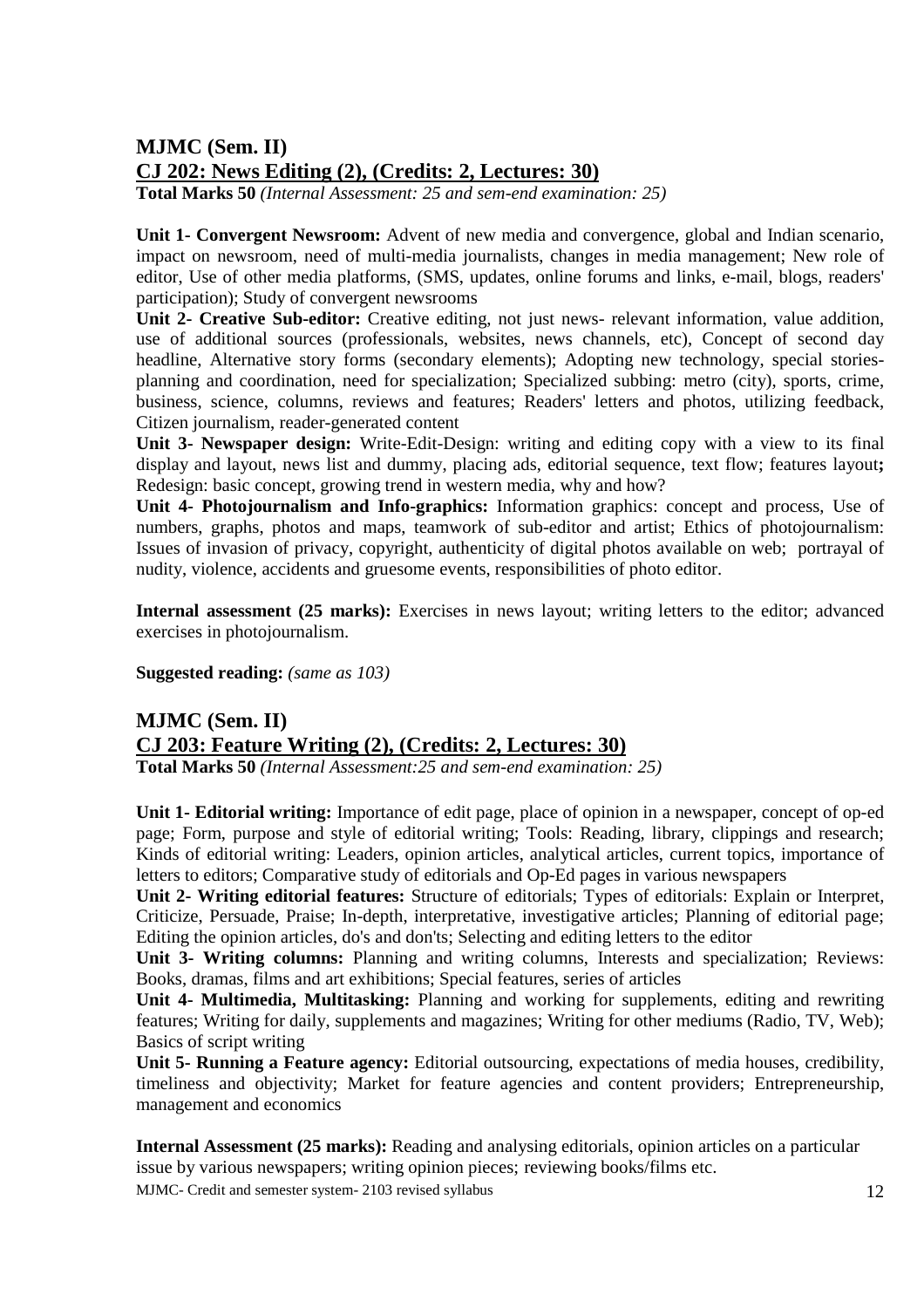#### **Suggested reading:**

1. Nicolls, Brian. *Features with Flair*. Vikas Publication.

2. Stonecipher, Harry. *Editorial and Persuasive Writing*: *Opinion functions of News media*. Hastings House, New York.

3. VidbH\$a, JmoqdX.*AJ«boI*. àopñQ>O npãbHo\$eÝg, 1981.

4. Rystrom, Kenneth. *The why, who and how of the Editorial Page*. Random House, New York, 1983.

## **MJMC (Sem. II) CJ 204: World View: Issues, Ideas and Challenges (2) (Credits: 2, Lectures: 30) Total Marks 50** *(Internal Assessment: 25 and sem-end examination: 25)*

#### Part 1: Key concepts: understanding basic concepts in various spheres

**Unit 1- Key Concepts:** State, Nationality and Modern Nation-state; Civil society, Community, Ethnicity; Liberty, Equality, Justice; Secularism, Multiculturalism, Feminism, Gender justice, Development; Violence - patterns of violence like communal, caste, fundamentalist, domestic, state, ethnic, etc.; study of 'isms': communism, socialism, capitalism, post modernisms etc.

**Unit 2- South Asia and Colonial Background:** Freedom from the colonial rule: New hope in Afro-Asian region; State - Nation building, Development process**:** Agriculture, industry, services, economy; different models of development; Burning issues**:** Terrorism, Ethnicism, Women, Religion, Separatism, Regional conflicts; Bilateral Relations between the countries with emphasis on India

#### Part 2: Current events during the study period

Events and developments in the field of politics, education, science and technology, culture, sports, etc. at state, national and international level. Detailed discussion of these events with a historical perspective and futuristic view will be conducted in class.

**Internal assessment (25 marks):** Group discussions, presentations, writing analytical pieces about current events, maintaining a clippings file, quizzes, objective tests etc.

#### **Suggested reading:**

- 1. Raychaudhuri, Tapan and Irfan Habib. *The Cambridge Economic History of India*. Orient Longman
- 2. Bhambhri, C.P. *Bureaucracy and Politics in India*. Vikas Publication
- 3. Nayyar, Kuldip. *India after Nehru*. Vikas publication
- 4. Hansen, Thomas Blom. *Urban Violence in India*. Permanent Black
- 5. Thaper, Romilla. *A History of India*. Penguin Books.
- 6. Reading newspapers, news periodicals, specialised journals regularly.
- 7. Watching TV news, discussion programmes on regional, national and international channels.
- 8. Listening to radio news, discussion programmes
- 9. Following websites of reputed institutions and blogs/other writing of prominent personalities.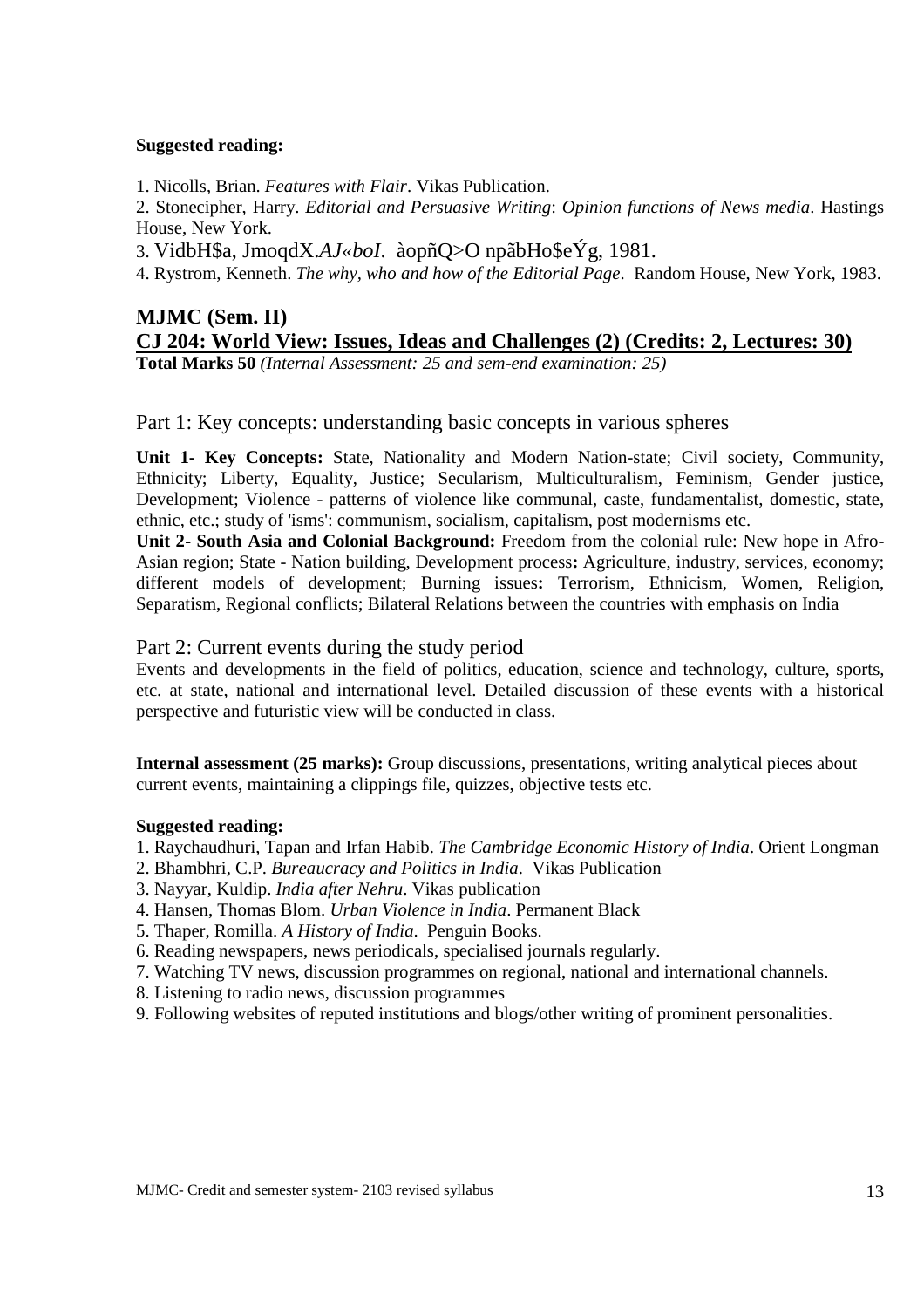#### **MJMC (Sem. II) CJ 205: Trends in Journalism (Credits: 2, Lectures: 30)**

**Total Marks 50** *(Internal Assessment: 25 and sem-end examination: 25)*

**Unit 1- Beginning of the Press in India:** Technological development, invention of printing and movable type in Europe, early newspapers in England and America; the coming of printing press in India; Early Anglo-Indian newspapers, Hicky's Gazette, Buckingham's Journal, official press legislations from 1799 to 1878; Press: An instrument of social change: Birth and spread of vernacular press in India, Social reform movement and journalism- Raja Rammohan Roy, etc.

**Unit 2- Driving force of the freedom struggle (1885 to 1947):** National leaders and newspapers, Tilak (Kesari, Maratha), Surendranath Banerjee, Mahatma Gandhi (Harijan), Ghose brothers (Amrut Bazar Patrika), Benjamin Horniman (Bombay Chronicle), Kasturi Ranga (The Hindu), Lala Lajpat Rai, Jawaharlal Nehru, S. Sadanand (Free Press Journal), Robert Knight (Times of India, Statesman), etc.

**Unit 3- Role of the language press with emphasis on Marathi newspapers and editors:** Bal Shastri Jambhekar, Lokhitwadi, Ranade, Tilak, Agarkar, N. C. Kelkar, S. M. Paranjape, Kolhatkar, Dr. Babasaheb Ambedkar, Khadilkar, Acharya Atre, Nanasaheb Parulekar, etc.; Some significant Marathi Newspapers: Darpan, Prabhakar, Sandesh, Dnyanprakash, Kesari, Kal, Bahishkrut Bharat, Prabhat, Sakal, Loksatta, Maharastra Times, Lokmat, Pudhari etc.; Status of district newspapers, changing face of Marathi newspapers; Hindi Journalism: beginning, growth, contribution; prominent Hindi journalists.

**Unit 4- Emergence of the fourth estate:** Development of news agencies, changing role and nature of the press, government's newsprint policy, Emergency and the press, Role and reports of press commissions; Current trends in English and language journalism in India

**Unit 5- Changing Indian Media scenario:** Advent of electronic and online media, challenges before print media and its response; New technology in Indian media, changing media management, globalization and foreign investment; Complex social life and media.

**Internal Assessment (25 marks):** Individual projects on different newspapers; objective type tests, analytical essays etc.

Suggested reading:

- 1. Mitra, Mohit and Sunil Basu. *A History of Indian Journalism*.
- 2. Murthy, N.K. *Indian Journalism*,
- 3. Miller, Carl G. and others. *Modern Journalism*.
- 4. bobo, am. Ho\$. *'amR>r d¥ÎmnÌm§Mm B{Vhmg*. H\$m±{Q>Z|Q>b.
- 5. Parvate, T.V. *Marathi Journalism*.
- 6. Padhy, Dr. Krushna Singh. *The Indian Press: Role and Responsibility*.
- 7. Rau, Chalapthi. *The Press*. National Book Trust.
- 8. Madhavrao L .R. *Assessing the Trends in Journalism*. Sumit Enterprises, 2004.

# **MJMC (Sem. II) CJ 206: TV Journalism (1), (Credits: 2, Lectures: 30)**

**Total Marks 50** *(Internal Assessment: 25 and sem-end examination: 25)*

**Unit 1-Understanding the medium:** invention and development; strengths and weaknesses of the medium;

Production and transmission technology**;** 

working of a TV camera: various camera shots and angles for news coverage, types of ENG cameras, understanding sound, light and colour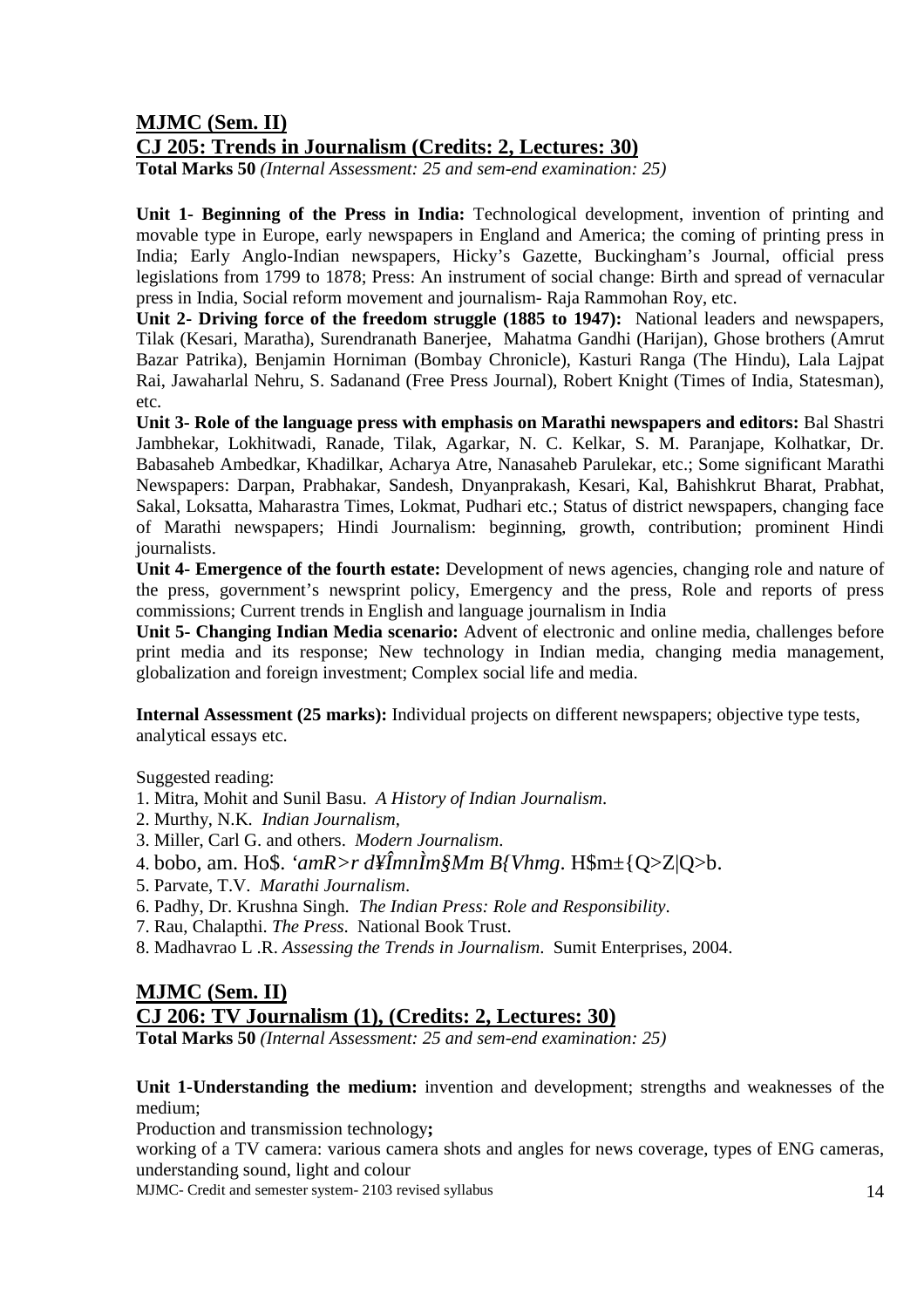TV editing software: uses and limitations

Unit 2- Understanding TV News: news values, significance of timeliness, news as it happens; sources of news, types of news, news agencies;

news priorities for TV, comparison with other news media

breaking news: definition and practice

**Unit 3- Working of a news room:** various functionaries in a news room: reporters, copy editors, input editors, output editors, news producers, cameramen, video editors;

Backroom researchers, reference library or archives people, graphic artists

**Unit 4- TV reporting:** reporting skills: understanding deadline, gathering information, cultivating sources, planning and designing a story, being fit and alert,

presentation skills: voice modulation, diction, screen presence, body language; Piece-to-camera, phonos, interview skills, instructing cameraman, significance of sound-bytes, getting good soundbytes;

**Unit 5- Writing and editing TV news:** TV writing style: words vs visuals, writing in 'aural' style, content of news, anchor script, voice over script,

writing headlines, drafting of news scrolls; updating information

**Unit 6-News presentation:** structure of a news bulletin: headlines, individual stories: telling a story through visuals, use of graphics, file shots, photos etc.,

compilation of a bulletin, live feed, anchor's responsibilities;

Skills required of a news anchor: screen presence, presence of mind, interview skills etc.

**Internal assessment (25 marks):** Basic function of camera, news reading and anchoring exercises, analysis and discussion of news bulletins etc.

#### **Suggested reading:**

1. Robert, Kenny F. *Teaching TV Production in a Digital World*. Libraries unlimited.

- 2. Pati M.R. *Some Aspects of Broadcast Journalism in India*. Kalyani Publishers.
- 3. Frank, Lezzi. *Understanding Television Production*. Prentice-Hall.
- 4. Shrivastava H.O. *Broadcasting Technology: A Review*. Gyan Publication House.
- 5. Tyrrell, Robert. *The Work of a Television Journalist.* Focal Press*.*
- *6.* Boretsky, R. A. and Yorovsky A*. Television* Journalism. International Organisation of Journalists.

7. Lewis, Bruce. *Technique of Television Announcing*. Focal Press.

8. Watching TV news channels (regional, national and international)

9. Reading newspaper and magazine articles on current trends in TV.

# **MJMC (Sem. II) CJ 207 Radio Journalism (1), (Credits: 2, Lectures: 30)**

**Total Marks 50** *(Internal Assessment: 25 and sem-end examination: 25)*

**Unit 1- Understanding the medium:** Invention and development; strengths and weaknesses of the medium;

sound recording and editing,

**Unit 2- Radio news reporting:** skills of a radio news reporter: developing sources, gathering news, giving voice-cast, phonos,

anchoring and news reading skills: general awareness, presence of mind; clarity, diction, pronounciation; etc.

**Unit 3- Writing for radio:** characteristics of radio writing style: simple, conversational style; norms regarding use of adjectives, adverbs, numerals etc.,

writing radio news: rewriting news to suit brevity and clarity in radio news, editing news, types of leads; function of headlines in a news bulletin, writing headlines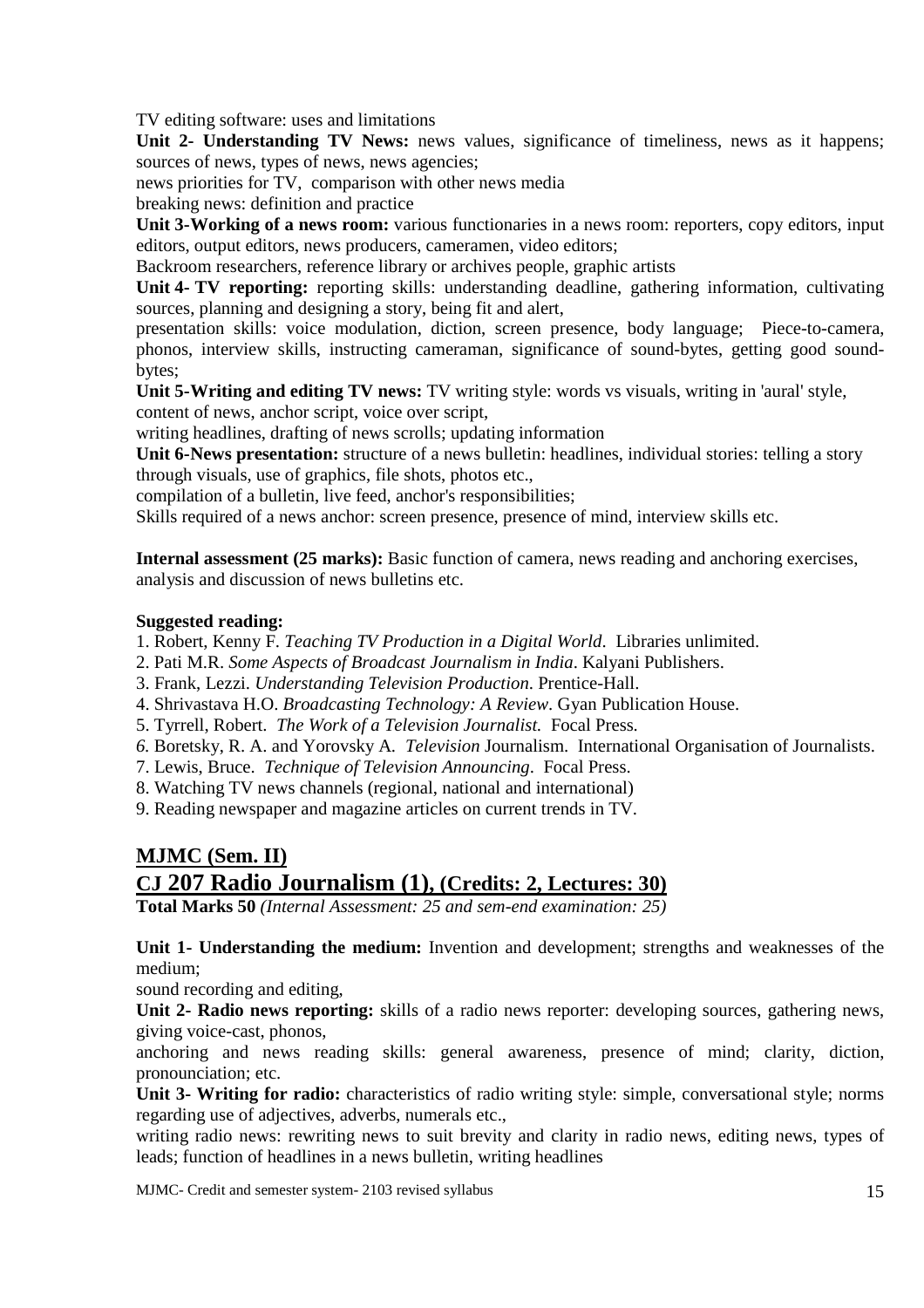**Unit 4- Compiling a bulletin:** types of bulletins: local to international, editing news for different bulletins; using voice-dispatches and other elements in a bulletin; sequencing, updating etc., news updates, news reports, newsreel etc.

**Unit 5- Radio interview:** types: interview for news gathering, vox-pop; structured interview programmes: personality, informative, issue based;

skills of an interviewer: personality, language, knowledge, curiosity, communication skills; research for interview; from planning to production.

**Internal Assessment (25 marks)**: Basic sound recording and editing software, news reading and anchoring exercises, analysis and discussion of news bulletins etc.

#### **Suggested reading:**

1. De Maeseneer, Paul. *Here's The News: A Radio News Manual*. Asian Books.

2. Ciignel, Hugh. *Key Concepts in Radio studies*. Sage.

3. Hyde, Stuart. *Television and Radio Announcing*. Kanishka.

4. Masani, Mehra. *Broadcasting and the People*. National Book Trust.

5. Awasthi, G. C. *Broadcasting in India*. Allied Publications.

6. Listening to various news bulletins and other news based programmes of All India Radio and other radio channels.

# **MJMC (Sem. II) CJ 208: New Media (1), (Credits: 2, Lectures: 30)**

**Total Marks 50** *(Internal Assessment: 25 and sem-end examination: 25)*

**Unit 1- Spread of Internet:** What is internet?, Salient features and advantage over traditional media; History and spread of internet in India, reach and problem of access;

Internet and Knowledge Society;

Convergence and Multi-media: Print, radio, TV, internet and mobile

Unit 2- What is online journalism? : Earlier websites of newspapers, E-books and E-publishing Basic knowledge of HTML and use of a content management system;

Hyper-textuality, Multi-mediality and interactivity

Use of various online tools to manage text, links, photos, maps, audio, video, etc.

Status of online journalism today

**Unit 3- Digital storytelling:** Tools of multimedia journalists;

Learn to report, write and produce in a manner that is appropriate for online media

Feature writing for online media: Story idea, development and news updates

Podcast and Webcast

**Unit 4- Open source journalism:** 

Responding to the audience, Annotative reporting

Citizen Journalists

Problem of verification, accuracy and fairness

Use of blogs, tweets, etc. for story generation and development

Protecting copyright

#### **Exploring Cyberspace:**

**Internal Assessment (25 marks):** Individual Blog: News stories, features, opinion pieces, pictures and video; Group weblog: Working on different themes and issues and posting it on a team's blog; Contribution to a Group or Community on any of the Social Network Sites; Bring out a web edition of the experimental journal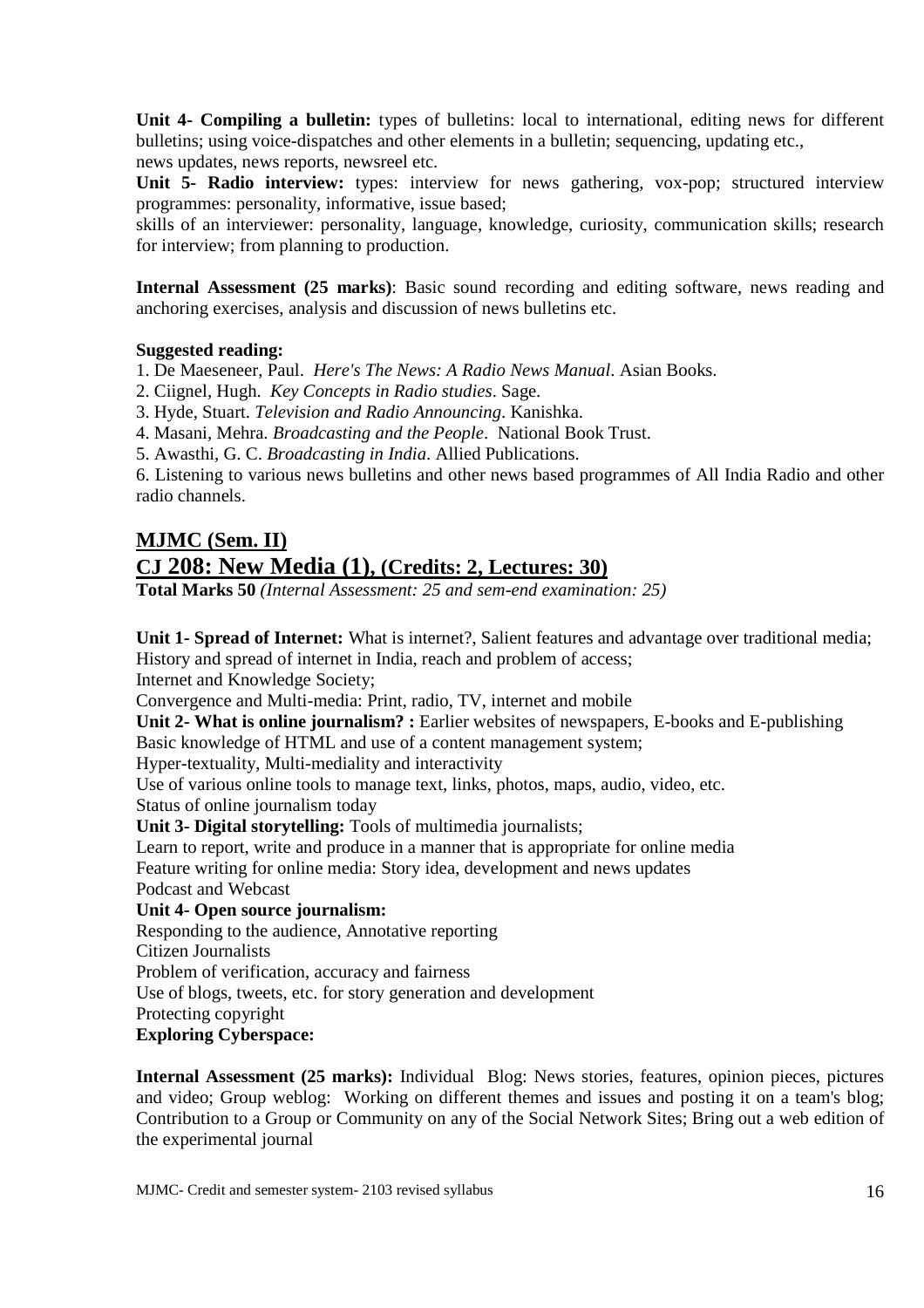#### **Suggested reading:**

1. Nath, Shyam. *Assessing the State of Web Journalism*. Authors Press, New Delhi, 2002

2. Chakravarthy, Jagdish. *Net, Media and the Mass Communication*. Authors press, New Delhi, 2004

3. Bhargava, Gopal. *Mass Media and Information Revolution*. Isha Books, New Delhi, 2004

4. Menon, Narayana. *The Communication Revolution*. National Book Trust.

5. Pavlik J.V. *Media in the Digital Age*. Columbia University Press.

6. Newspaper and magazine articles about New Media.

# **MJMC (Sem. II) CJ 209: Practical Work (Credits: 2, Marks: 50)**

**Total Marks: 50** *(Internal Assessment: 25, Sem-end evaluation by External examiner: 25)*

| <b>Internal assessment</b>                                                    | 25 marks |
|-------------------------------------------------------------------------------|----------|
| <b>Experimental Journal</b>                                                   | 25       |
| Students have to work in the production of at least one print journal and one |          |
| news-based production each of the two optional subjects chosen by the         |          |
| student (radio/TV/Internet).                                                  |          |

|             | <b>Sem-end evaluation</b>                                                                                                                                                                                                                                                                                    | 25 marks |  |
|-------------|--------------------------------------------------------------------------------------------------------------------------------------------------------------------------------------------------------------------------------------------------------------------------------------------------------------|----------|--|
|             | External Examiner appointed by University of Pune will assess each student as per the details given                                                                                                                                                                                                          |          |  |
| below.      |                                                                                                                                                                                                                                                                                                              |          |  |
| $\mathbf 1$ | Viva-voce                                                                                                                                                                                                                                                                                                    | 25       |  |
|             | <b>Internship and other activities:</b> This internship has to be done before the<br>end of Sem. II. It is mandatory to do it in a newspaper office. The minimum<br>requirement is 60 hours of work for 15 days @ four hours a day.                                                                          |          |  |
|             | A file containing a detailed report about the Internship (containing details of<br>schedule and nature of work, copies of published and unpublished material,<br>and assessment by concerned authority); and all the written assignments for<br>other subjects has to be submitted to the external examiner. |          |  |
|             | Using the file as reference, the External Examiner will interview the student<br>about Internship as well as other activities during the semester.                                                                                                                                                           |          |  |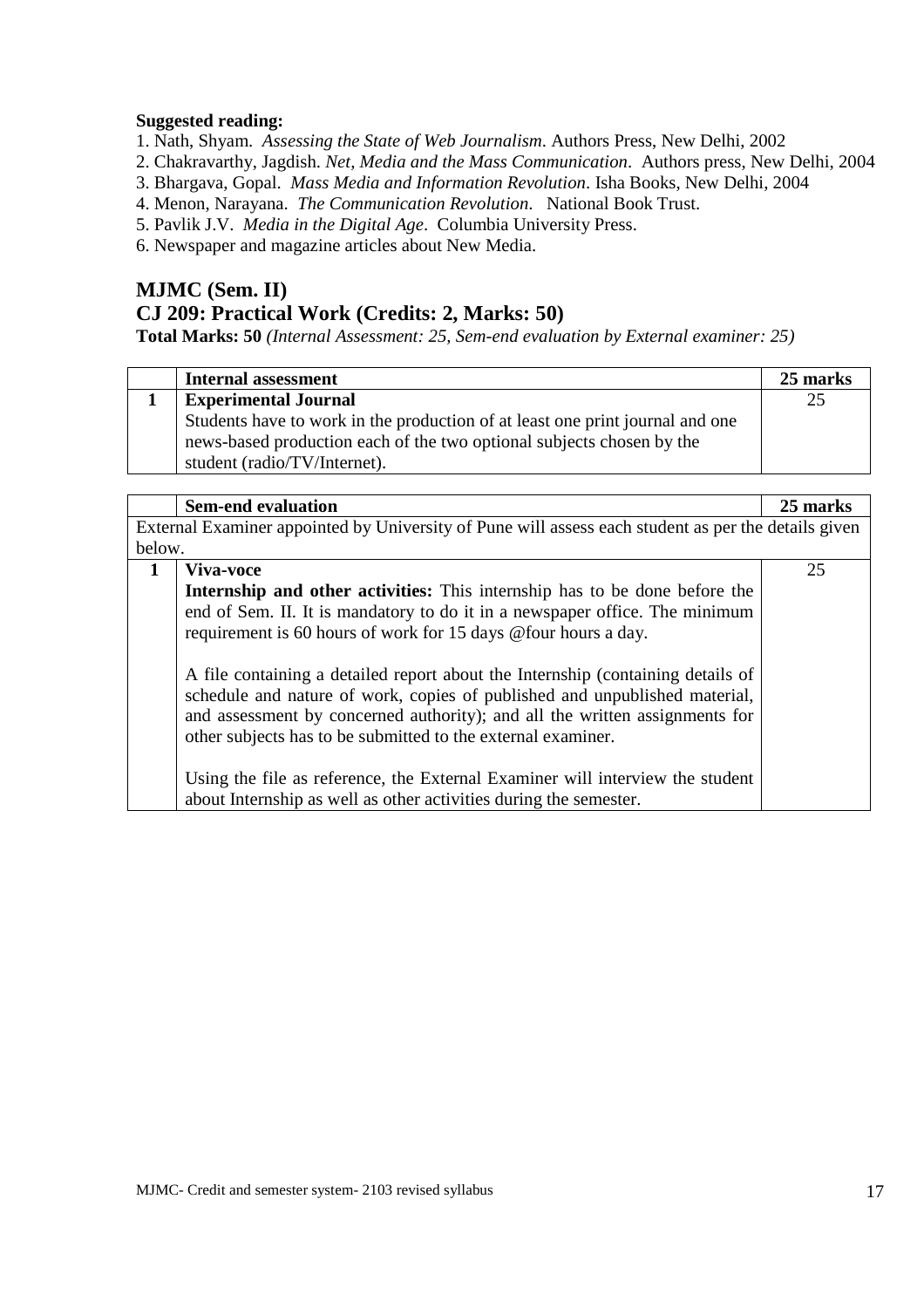## **Sem. III:**

| No.    | <b>Title</b>                                                                                 | <b>Credits</b> |      | <b>Marks</b> |              |
|--------|----------------------------------------------------------------------------------------------|----------------|------|--------------|--------------|
|        |                                                                                              |                | Int. | <b>Exam</b>  | <b>Total</b> |
| CJ 301 | Communication: Theory and Practice                                                           | $\overline{4}$ | 50   | 50           | 100          |
| CJ 302 | <b>Media Research Methods</b>                                                                | 2              | 25   | 25           | 50           |
| CJ 303 | World View: Issues, Ideas and Challenges (3)                                                 | $\overline{2}$ | 25   | 25           | 50           |
|        | Any two out of 304, 305, 306                                                                 | $\overline{2}$ | 25   | 25           | 50           |
|        | Students will have to continue the same two subjects chosen in Sem. II<br>(i.e. 206/207/208) | $\overline{2}$ | 25   | 25           | 50           |
| CJ 304 | TV Journalism (2)                                                                            |                |      |              |              |
| CJ 305 | Radio Journalism (2)                                                                         |                |      |              |              |
| CJ 306 | New Media (2)                                                                                |                |      |              |              |
|        | Any one out of 307, 308, 309, 310                                                            | $\overline{2}$ | 25   | 25           | 50           |
| CJ 307 | Agriculture Journalism                                                                       |                |      |              |              |
| CJ 308 | Development Journalism                                                                       |                |      |              |              |
| CJ 309 | <b>Environment Journalism</b>                                                                |                |      |              |              |
| CJ 310 | Science Journalism                                                                           |                |      |              |              |
| CJ 311 | Practical work                                                                               | 2              | 25   | 25           | 50           |
|        | Total                                                                                        | 16             | 200  | 200          | 400          |

## **MJMC (Sem. III)**

## **CJ 301: Communication: Theory and Practice (Credits 4, Lectures: 60)**

**Total Marks: 100** *(Internal Assessment: 50, sem-end examination: 50)*

**Unit 1- The Rise of Mass Communication:** Media as an important social institution, Concept of 'Mediation', Development of media technologies, The concepts of 'Mass' and 'Mass Society', the process and characteristics of 'Mass Communication', Development of communication models and thoughts, Modernity and mass communication.

**Unit 2- Media: Role and Functions:** The functionalist and normative issues, Theories of the Press, Media Norms: Range and levels of expressions of norms, The political-economic perspectives, Marxist view and the concept of cultural hegemony, persuasion and propaganda, Media as a democratic institution.

**Unit 3- Media Structure and Organizations:** Features of media economy, Media ownership and control, competition and concentration, Policy issues: Freedom, Regulation, Protection, Diversity, Public interest, economic pressures and cultural issues, Media Organization: Forms and goals, Pressure groups and dynamics of interests, Relations with society, clients and audiences.

**Unit 4- Media Content:** Freedom and gate-keeping, Content production- cultural production, Standardization and Genres, Issues: Bias, Representation, Commercialization, Ideologies: Modernity and post-modernity, Analyzing media content: Range of methods.

**Unit 5- Audiences and Media Effects:** Centrality of audiences in communication discourse, Audience behavior- Uses and gratification, Need to reach, know and measure audiences, three traditions of audience studies, Media Effects: The premise of the central concern, phases of effect discourses, Agenda setting, Framing, Cultivation, Diffusion, Spiral of silence.

**Unit 6- Media Convergence:** Convergence: Conceptual framework, Technological dimension, Economic dimension, Socio-cultural dimensions, Implications to 'Mass Communication'.

**Unit 7- Political Communication:** Communication as power relationship, media as a source of new political power, Modernity and new political thought, Propaganda, publicity and public relations, Press and political leadership, Political communication in India: Post independence movements, Emergency, rise of regional parties, economic reforms.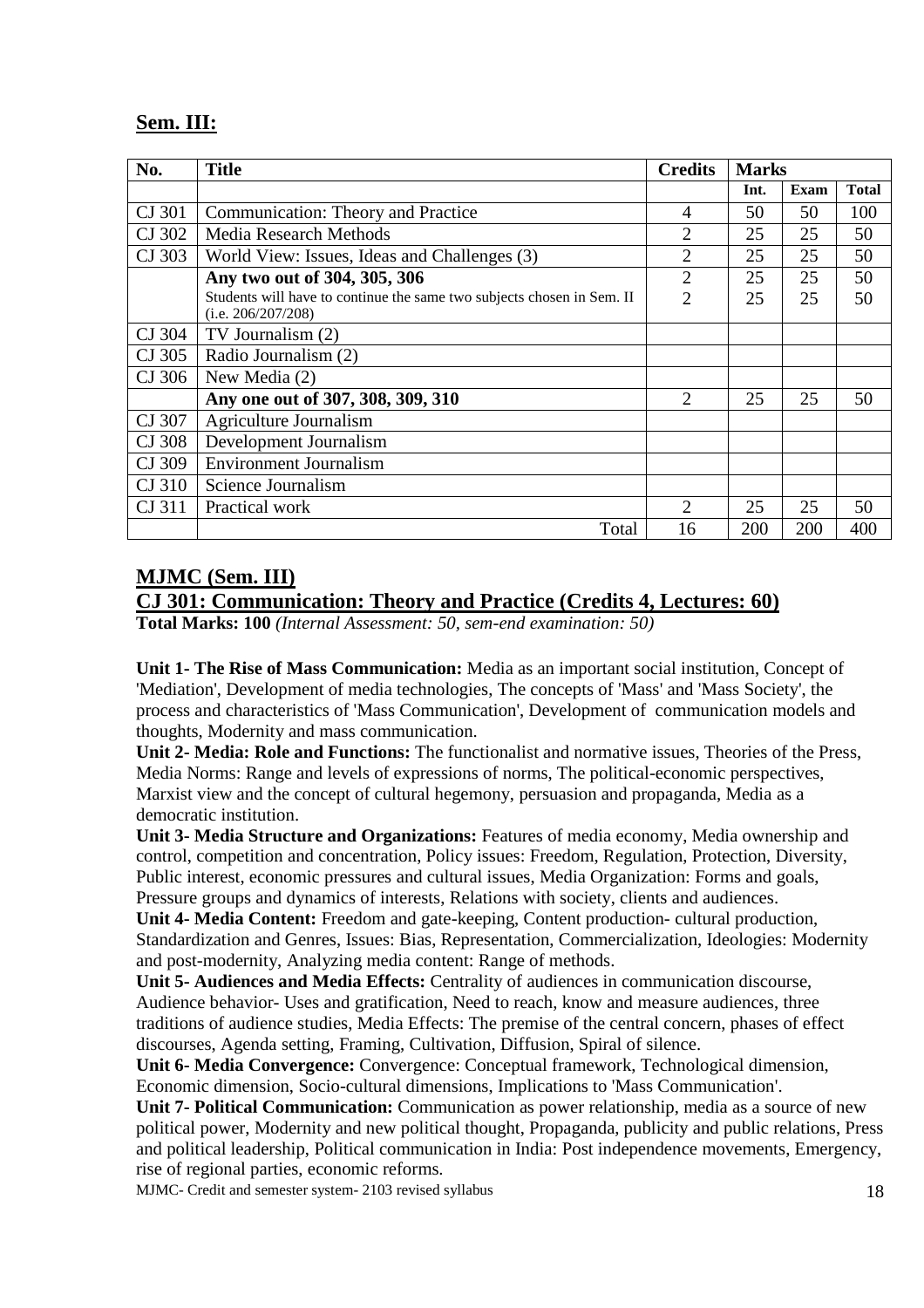**Unit 8- International and Political Communication:** Issues of NWICO, Multinational ownership of media, media imperialism, Media in troubled times- War and conflicts, Media, security and terrorism.

**Internal Assessment:** Essay-type assignments, monitoring of the media, interviews with sociologists and communication scientists, etc.

Suggested reading:

McQuail, Denis. *McQuail's Mass Communication Theory*. Sixth Ed. (2010). London: Sage. Agee, Warren and others. *Introduction to Mass Communication*. (1988). Harper Collins.

# **MJMC (Sem. III) CJ 302: Media Research Methods (Credits: 2, Lectures: 30)**

**Total Marks: 50** *(Internal Assessment: 25, sem-end examination: 25)*

**Unit 1- What is research?** Characteristics of scientific research, history, relevance and nature of media research. Research procedures: determining topic, stating hypothesis, elements of research, variables.

**Unit 2- Qualitative research methods**: nature, limitations, interpreting qualitative data. Various methods: i) field observations: participant, non-participant; techniques, ii) focus groups: procedure, advantages and disadvantages, iii) intensive interviews: procedure, advantages and disadvantages, iv) case studies: utility and process

**Unit 3- Quantitative research methods**: nature, uses, generalization etc. Various methods: i) Content Analysis: definition, uses and limitations; steps, unit and categories, ii) Survey Research: Descriptive and analytical surveys. Types of surveys, advantages and disadvantages, constructing questionnaire, pre-testing, data collection. Analysis; iii) Longitudinal research: types: trend analysis, cohort analysis, panel studies; iv) Experimental Research: Laboratory experiments, design; field experiments. **Unit 4- Sampling**: population and sample, probability and non-probability samples, measuring

sampling error. Introduction to Statistics: descriptive and interpretive statistics. Introduction to Statistical software.

**Unit 5- Allied issues:** Research ethics. Research report writing, bibliography, in-text citations etc.

**Internal Assessment:** Preparing a questionnaire, analyzing content, studying research papers, dissertations, using statistical techniques etc.

#### **Suggested Reading:**

Berger, Arthur Asa. (2005). *Media Analysis Techniques*. (Third Edition). California: Sage.

Hansen, Anders et al. (2004). *Mass Communication Research Methods*. 1998: Macmillan.

Lindolf, Thomas R. (1995). *Qualitative Communication Research Methods*. California: Sage.

Murthy, DVR. (ED.) (2008). *Media Research: Themes and Applications*. New Delhi: Kanishka.

- Rubin, Rebecca B. et al (Eds.) (2009). *Communication Research measures: A Sourcebook*. New York: Routledge.
- Sparks, Glenn B. (2006). *Media Effects Research.* (Third Edition) Boston: Wadsworth (International Edition).
- Wimmer, Roger D. and Joseph Dominick. (2006). *Mass Media Research*. New Delhi: Wadsworth (Indian Edition).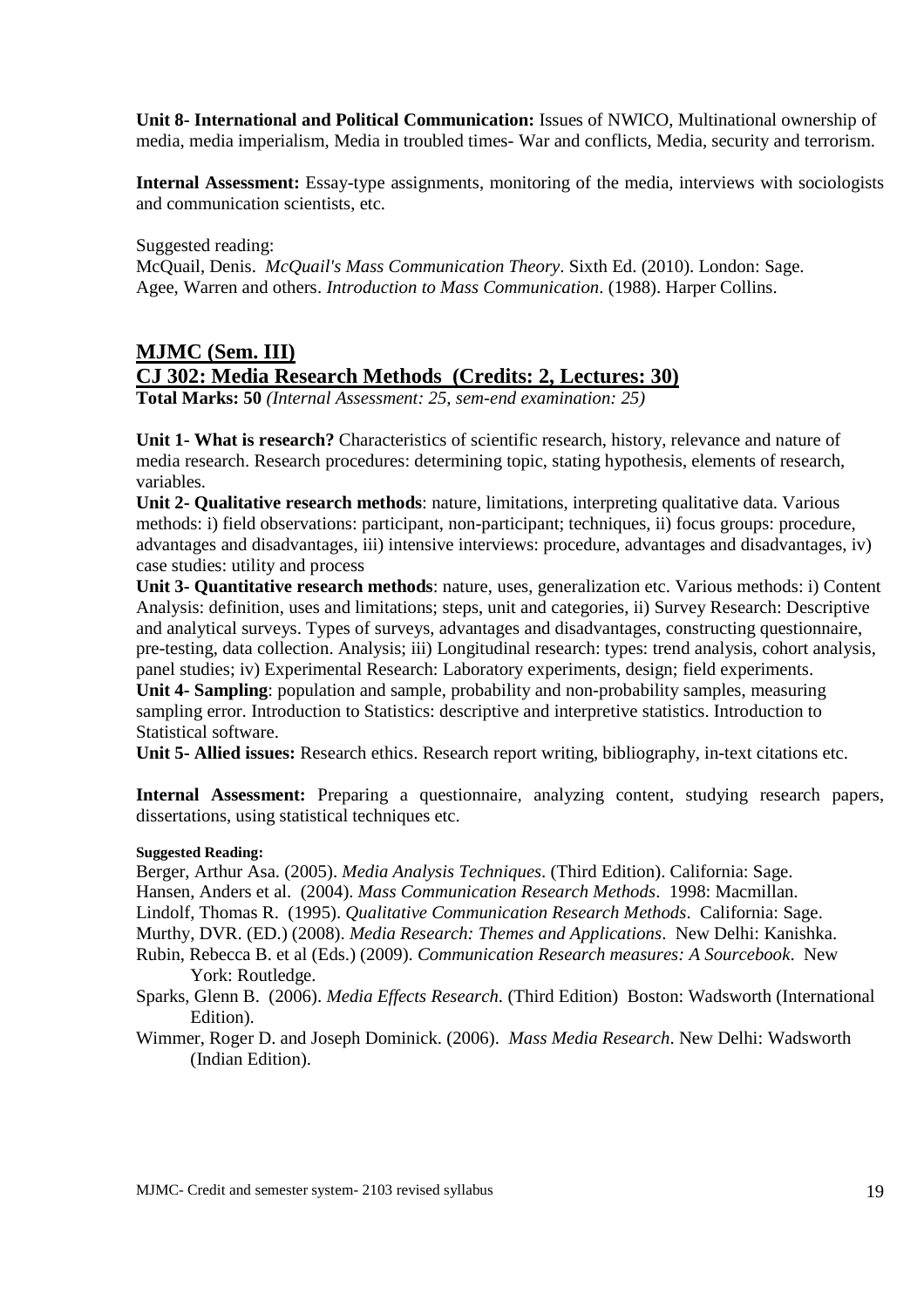# **MJMC (Sem. III)**

# **CJ 303: World View: Issues, Ideas and Challenges (3) (Credits: 2, Lectures: 30)**

**Total Marks 50** *(Internal Assessment: 25 and sem-end examination: 25)*

#### Part 1: Global Politics

**Unit 1- Insight into the 20th Century:** European Imperialism and World Wars, Cold War and Post Cold War, Ideological divides, Emergence of super powers, Third World and Non Aligned Movement Regional Cooperation Towards a new world order **Unit 2- International Actors:** UN, IMF, World Bank, WTO, GATT and World Trade, Regional Organisations like SAARC, ASEAN, etc. **Unit 3- Major Issues:** Globalisation, Changing nature of Capitalism; International conflicts like War, Ethnicity or Fundamentalism, Terrorism, Environment and Climate Change Human Rights and other contemporary issues

#### Part 2: Current events during the study period

Events and developments in the field of politics, education, science and technology, culture, sports, etc. at state, national and international level. Detailed discussion of these events with a historical perspective and futuristic view will be conducted in class.

**Internal assessment:** Group discussions, presentations, writing analytical pieces about current events, maintaining a clippings file, quizzes, objective tests etc.

#### **Suggested reading:**

1. Hutington, Samuel P . *The Clash of Civilizations and the remaking of world order*. Viking

- 2. Menon, K.P.S. *Twilight in China*. Bhartiya Vidhya Bhavan.
- 3. Kenendy, Paul. *The Rise and Fall of the Great Powers*. Harper Collins.
- 4. Stiglitz, Joseph. *Globalization and Its Discontents.* Penguin Books
- 5. Chomsky, Noam. *World Orders: Old and New*. Oxford.
- 6. Major national and regional newspapers
- 7. News periodicals
- 8. Watching news bulletins and news-based programmes on TV.

## **MJMC (Sem. III) CJ 304: TV Journalism (2), (Credits: 2, Lectures: 30) Total Marks 50** *(Internal Assessment: 25 and sem-end examination: 25)*

**Unit 1- TV Interview:** Types of interviews: doorstep, vox-pop, eye-witness, during a news bulletin;

TV interview as a separate programme format: indoor/outdoor; personality, opinion, informative interviews; single camera, multi camera etc., Talk shows, discussions, debates etc.; Role and responsibility of the interviewer

**Unit 2- TV Documentary:** Formats, types: nature, institutional, event-based, personality etc., RECCE, planning, shooting script, editing, narration, background music, post-production;

**Unit 3- News Channels:** Major Indian and international news channels; regional language Indian channels: their role, importance and impact; local TV news operations; management of news channels, Organisational structure of the news room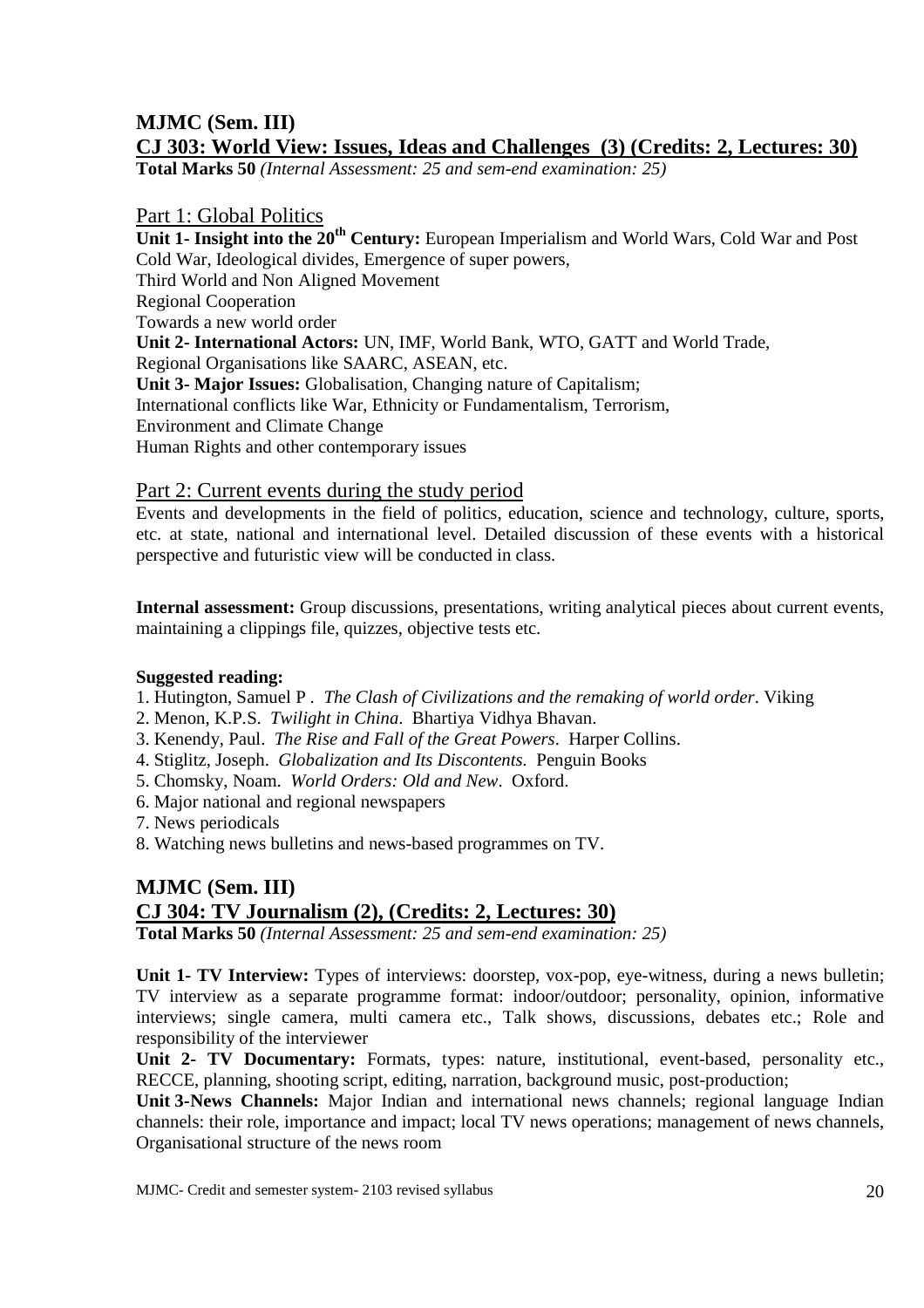**Unit 4- Overview of TV industry in India:** Doordarshan and its expansion; SITE and Kheda experiments; Entry and expansion of satellite TV; Laws governing TV broadcasting, future trends **Unit 5- Impact of TV on society** 

Overview of and Introduction to all programme formats in fiction, non-fiction/ newsbased/entertainment Role and effect of TV on society

**Internal assessment:** TV interview exercise, watching and analysing documentaries; critical analysis of TV programmes; small research projects to understand impact of TV etc.

#### **Suggested reading:** *(apart from that suggested for 206)*

1. Skornia, Harry J. *Television and Society*. McGraw Hill.

2. Barry, Cole. *Television Today: A Close up View*. Oxford University Press.

- 3. Schramm, Wilbur. *Television in the Lives of Our Children*. Stanford University Press.
- 4. Fiske, John. *Television Culture*. Metheun.

# **MJMC (Sem. III) CJ 305: Radio Journalism (2), (Credits: 2, Lectures: 30)**

**Total Marks 50** *(Internal Assessment: 25 and sem-end examination: 25)* 

**Unit 1- Production technology:** audio recording, editing software; transmission: AM, FM, medium wave, short wave; internet radio, webcasting podcasting etc.

**Unit 2- All India Radio/Akashwani:** Establishment, mission, expansion, role in development etc.

National network, external services, state networks, local radio stations

News Services Division: functioning, network, Regional News Units

Critical evaluation of contemporary programming strategy, reach and impact

**Unit 3- Opening up of skies:** Entry of private radio stations, rules and regulations, major channels, their impact, types of channels, ownership and management of a private radio station

Community Radio: need for it in India, success stories, rules and regulations,

educational radio: Gyanwani, other university radio channels

**Unit 4- Radio programme formats:** overview of and introduction to all programme formats in

fiction, non-fiction/ news-based/entertainment

RJing, talks, talk shows, phone-in programmes

**Unit 5- Radio Advertising:** advantages, disadvantages; types, appeal

Programme promos, Public Service Announcements

**Internal assessment:** Visits to FM channels and community radio stations; production of radio ads and promos; critical analysis of radio programmes etc.

#### **Suggested reading:** *(apart from that suggested for 207)*

1. Ward, Qual L. *Broadcasting Management: Radio and Television*. Communication Arts Books.

2. Gandhi, Ved Prakash. *Broadcasting and Development Communication*. Kanishka.

#### **MJMC (Sem. III) CJ 306: New Media (2), (Credits: 2, Lectures: 30) Total Marks 50** *(Internal Assessment: 25 and sem-end examination: 25)*

**Unit 1- Alternative Journalism:** The new breaking news medium; Changing role of E-journalist: Impact on news values; Global or Local or Glocal; Presenting the news and views; Basics of web designing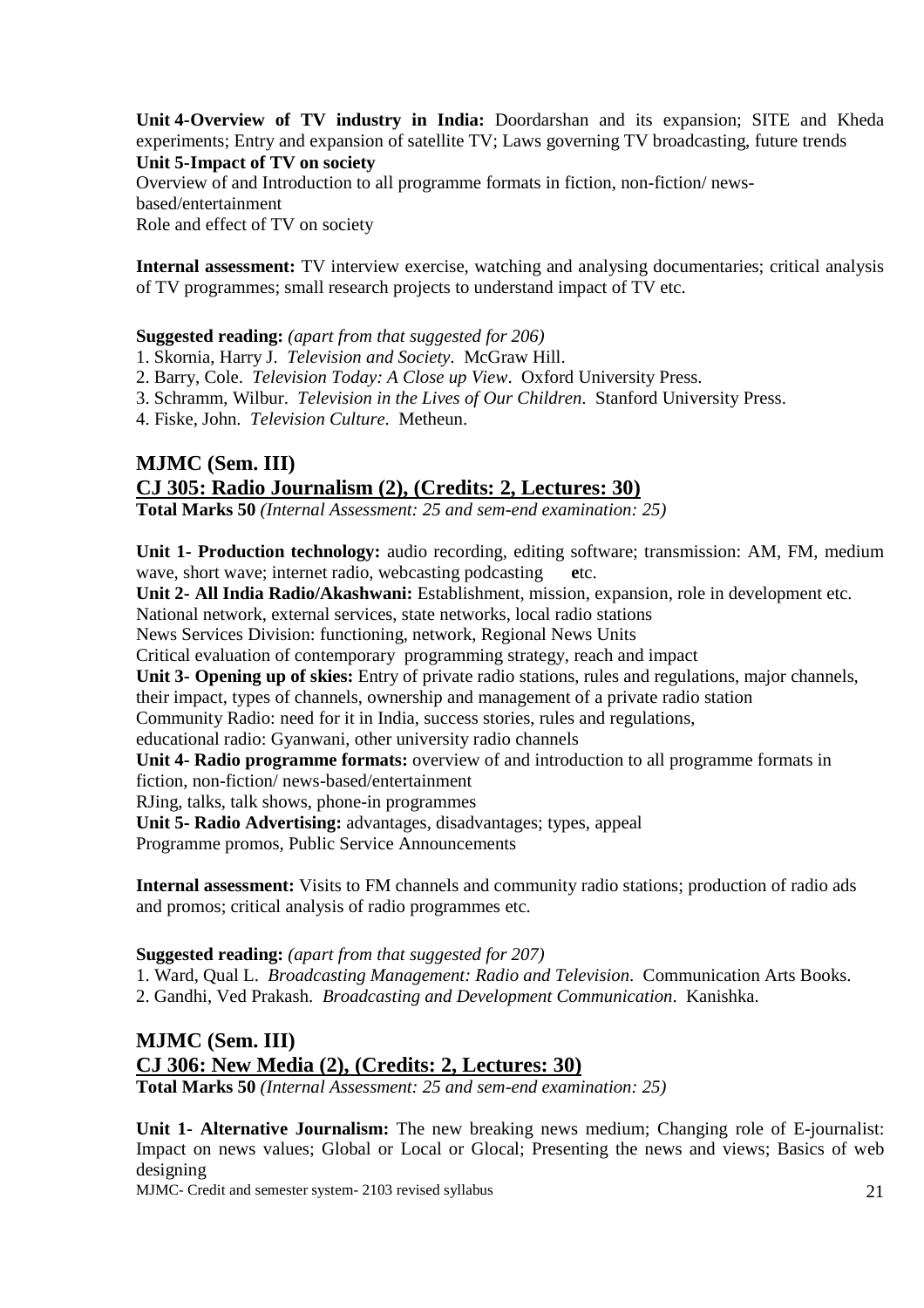**Unit 2- New Social Media:** Dynamics of social media networks, novelty, strength and weakness; Growing personal sphere and online communities; New business model: advertisements, marketing and online revenue; Future trends

**Unit 3- Riding the Cyber wave:** Multimedia storytelling on individual and group blogs; Media research and Internet.

**Unit 4- Internet and Social Activism:** Digital divide: Problem of access and other issues; Use of internet for development, by NGOs and E-governance; Politics 2.0 and Virtual Democracy; Social sharing to social activism; National and international campaigns on environment, human rights and other issues

**Unit 5- Ethics of web journalism:** Security and privacy concerns; Nature of Cyber crimes and Cyber laws; Net war and Terrorism; Need for a national ICT policy.

**Internal Assessment:** Comparative study of websites of newspapers and news channels; Research projects in groups.

**Suggested reading:** *(same as 208)* 

#### **MJMC (Sem. III) CJ 307: Agriculture Journalism (Credits: 2, Lectures: 30) Total Marks 50** *(Internal Assessment: 25 and sem-end examination: 25)*

**Unit 1**- **New trends in agriculture:** emerging fields related to agriculture. Trends of 'Bio's in Agriculture (Bio-tech, Bio-fertilizers, bio-control, bio-fuel, etc). Advents in genetic engineering in agriculture and its effects and media coverage thereof.

**Unit 2**- **Agriculture as applied science**: Introduction of Closely related sciences, various subjects comprising agriculture in totality. Allied subjects including livestock, poultry, fishery, sericulture etc. Understanding crop trends and market trends. Introduction to Urban agriculture, agricultural legislation.

**Unit 3**- **Importance of allied businesses in agriculture**: Various agri-based industries and their coverage in livelihood of farmer.

Horticulture, Forestry and other streams like Apiculture, Olericulture, Pomology etc...

**Unit 4**- **What is Agro-journalism?** Scope of Agro-journalism in various media. Understanding various sources of information in agriculture, use of research journals and original contribution for exclusiveness of information, understanding agro-climatic regions and significance; problems of famers with respect to it.

**Internal Assessment**: Study of media coverage of agriculture, visits to farms and agricultural research centres, interviews with farmers etc.

# **MJMC (Sem. III) CJ 308: Development Journalism (Credits: 2, Lectures: 30)**

**Total Marks 50** *(Internal Assessment: 25 and sem-end examination: 25)* 

**Unit 1- Development:** Evolution of the concept, ideology and reality, individual and society, change, progress, reason, present usage in the social sciences, material progress, modernization, industrialization, colonization, westernization. Dialectical and dialogical nature of the development, linear world views of development (the mainstream paradigm, the counter-revolution paradigm, the structuralist, the orthodox Marxist), non-linear world views of development (populist and neo-Marxist, liberation theology, social development, human potential, participatory development, basic needs approach). Redevelopment in the 1990's, sustainable development, Human development index, the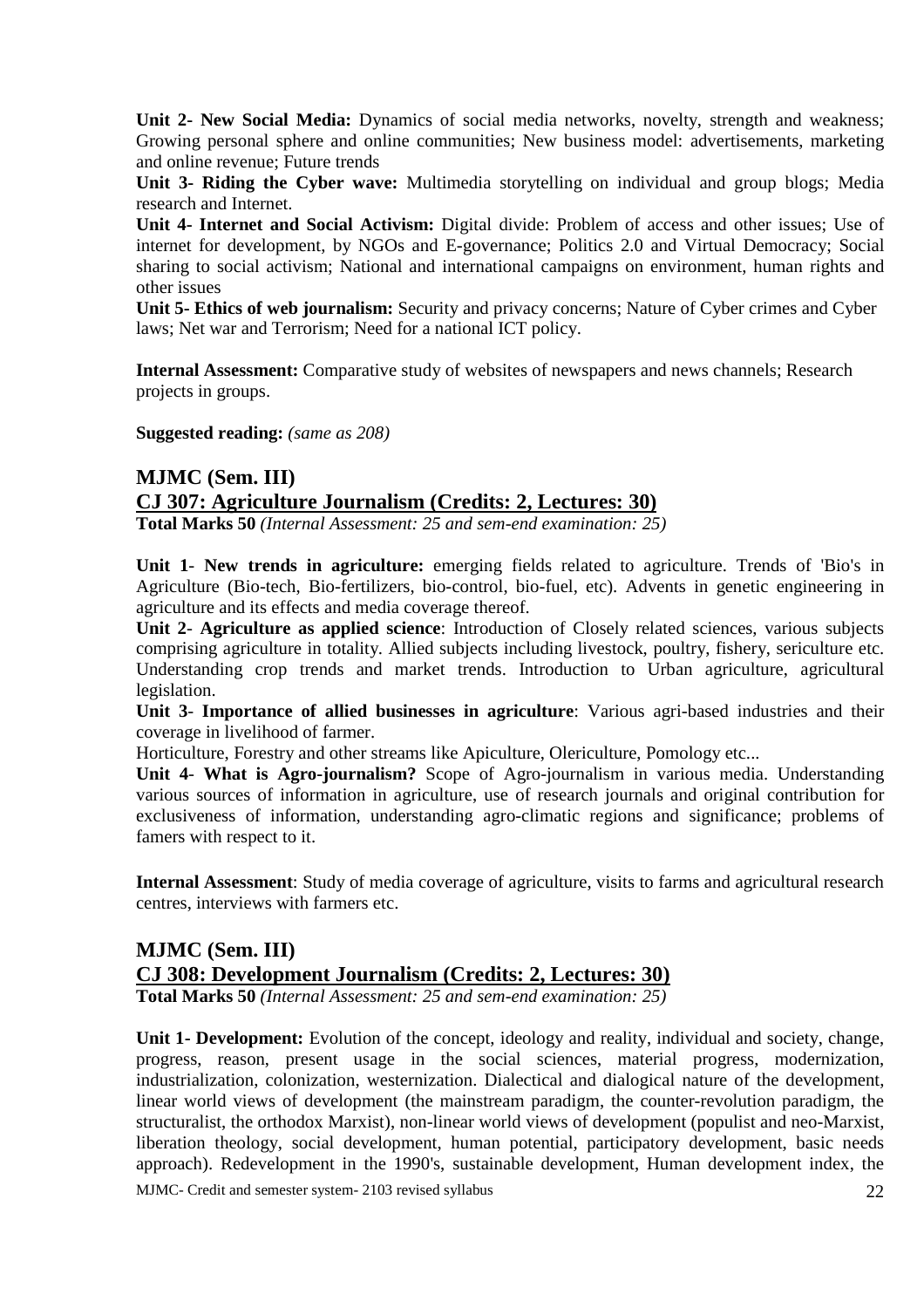declaration of the right to development. Alternative approaches to the development: Gandhian meta model, Mahatma Phule and empowerment, emancipation, Ernest Friedrich Schumacher, appropriate development, spirituality and development, people centered development, people's self development, autonomous and holistic development. Indian development model, pre and post independence

**Unit 2- Development Journalism:** Definitions, nature and scope, merits and demerits, evolution of development journalism, agriculture extension. World War II and development communication, information dissemination and education, behavior change, social marketing, social mobilization. Communication for social change, mass media effects, media advocacy, new age media and development journalism. Developing a strong news sense, recognizing a good story, participatory development journalism

Media ownership, gate keeping and development stories. Indian Press and development journalism in pre and post independence India

**Unit 3- Development stories:** Stereotyping development, a human face, content, development message, development news story and feature, writing headlines and captions, innovative leads. Addressing the audience, development language and semiotics, socio-linguistics, sociology and development language. Research and planning, packaging of the development story, development feature writing. Conflict of interests, mobilizing support for development.

**Unit 4- Media specific development coverage:** The differences in approach between print and broadcast development journalism, requirements of broadcast news presentation and the relevant technical terms, packaging attractive ideas, visuals and documentation. Folk media, community radio for local development, niche newspapers and magazines. Development communication agencies and websites.

**Unit 5- Issues in development:** Economic development, liberalization, privatization and globalization. Environment and climate change, impact on agriculture and food security, energy security, environmental sustainability, mass displacements and migration. Urban and rural development, water and waste management, health, education, employment, housing, transport. Globalization and democracies, pluralism, oppressive structures, gender equality, religious movements, etc.

**Internal Assessment:** Analysis of development news in the media, visit to development projects.

## **MJMC (Sem. III)**

## **CJ 309: Environment Journalism (Credits: 2, Lectures: 30)**

**Total Marks 50** *(Internal Assessment: 25 and sem-end examination: 25)* 

**Unit 1- Environment and development:** What is environment? Basic concepts and perspectives, global and local issues. Environment and society, relation with development, economy and health, sustainable development. Need of environment journalism, future prospective, National Geographic to New media.

**Unit 2- National perspective:** India's national environment policy, background, principles, instruments and institutions involved. Center versus states, national and local issues, conflict resolution and cooperation, situation in Maharashtra. Role of NGOs, advocacy for environment protection, peoples rights and environment, traditional practices and modern ways to protect environment, public awareness

**Unit 3- Climate change:** Why and how of global warming, basic terminology. Impact of climate change, response of the communities and governments, need for international cooperation, the IPCC, Kyoto and other protocols, politics of development, developed vs. developing nations. GHG emissions, Carbon credit and carbon trading, ecological footprint. Reporting climate change, developing sources and insight, assessing impact of global warming on local level.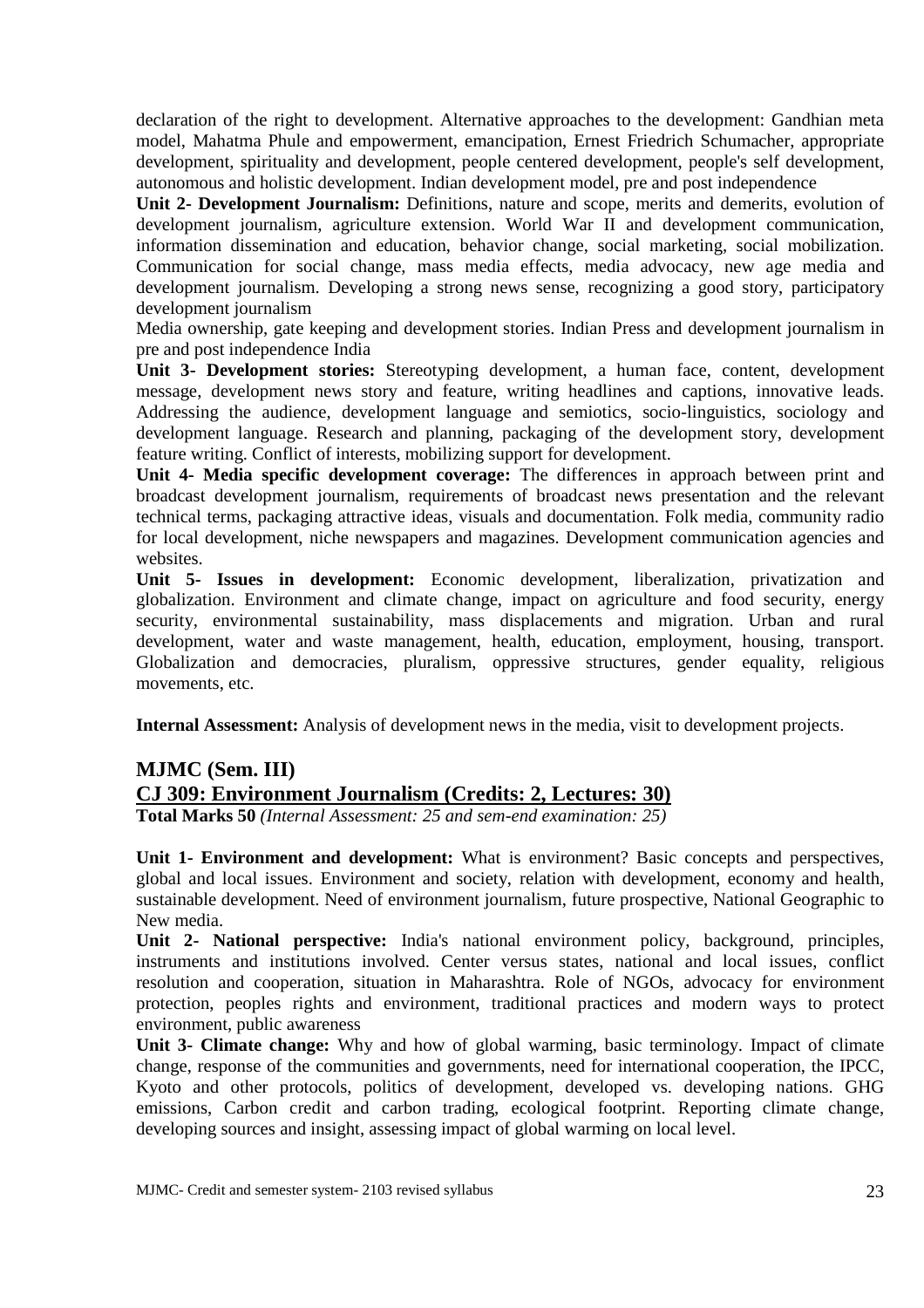**Unit 4- Biodiversity:** What is biodiversity? importance and impact. Wild life, endangered species, need for conservation, natural habitats and communities. Reporting nature and bio-diversity, diversity of issues, style and format, India specific issues.

**Unit 5- Water Pollution and Waste management:** Water as a vital resource, pollution of water bodies, sanitation and sewage treatment plants, industrial waste. World water situation and conflict potentials, land degradation and desertification. Waste management in cities and semi-urban setup, problems and solutions. Toxic and hazardous waste, scale and problem, basic convention.

**Unit 6- Environment and Energy:** Energy security, energy and development, hydro and coal power generation, it's impact on environment patterns of energy consumption, transmission losses and efficient use. Renewable energy sources: solar, wind, sea tides, etc. Nuclear Energy: history, hopes and dreams, health and safety issues, problem of radioactive waste, nuclear technology, industry and economy, world scenario and India.

**Internal Assessment**: Analysis of environment news in the media, quizzes on environment-related issues, essay-type assignments.

**Suggested reading**: Specialised publications about environment like Down To Earth. Watching programmes on Discovery, National Geographic. Watching documentaries about environment etc.

# **MJMC (Sem. III) CJ 310: Science Journalism (Credits: 2, Lectures: 30)**

**Total Marks 50** *(Internal Assessment: 25 and sem-end examination: 25)* 

Unit 1- What is science? The method of science, scientific attitude, great ideas of science, development of technology. Role of science and technology in human development. Recent trends in science and technology. Science establishments in India and Maharashtra

**Unit 2- Need for Science Journalism:** Science has potential for breaking news, impact on Human life, impact on framing policies at national and international levels. Science communication for popularization of science. Careers in science journalism

**Unit 3- Doing Science Journalism:** Sources of information, scientists, institutes and periodicals, understanding science research and its significance, press releases and announcements like Nobel prizes, etc. Science and language, science writing skills, understanding basic concepts. How to write a basic science story?, writing a feature story on science and technology. Interviewing scientists, science communicators. Visits to science and technology institutes. Attending science conferences and seminars, reading science journals like- Nature, Lancet, Current Science, etc.

**Unit 4- Domain of Science Journalism:** Health: Health communication, public health policies, general hospitals, patient care, New diseases like Swine Flu, Bird Flu, SARS, HIV/AIDS, etc., Epidemics and response of govt., society, WHO guidelines, new research institutes like NARI, NCCS, NIV etc. Weather and agriculture: Importance of weather, Monsoon and rainfall pattern, impact of monsoon on economy, forecast models, research institutes like IITM, Observatory, etc.. crop patterns-Kharip and Rabi, Green Revolution, need for Evergreen Revolution, Fertilizers, pesticides, biotechnology, Genetically Modified (GM) seeds, seed banks, irrigation and land use. Environment: Pollution (Air and water): Causes and solutions, Global warming and climate change, green house gases, possible effects on India, international efforts and agreements, emission standards, carbon credit, ecological footprint, green technology, city environment reports, Govt. policies and institutions about environment, role of NGOs, bio-diversity. Energy: Growing need of energy, power generation sources, Conventional and non-conventional sources, controversies, regulatory authorities

**Unit 5- New research and technology:** New research trends in various fields. Information communication technology: Computer, Internet, Mobile phones, i-pads, etc. Intellectual Property Rights.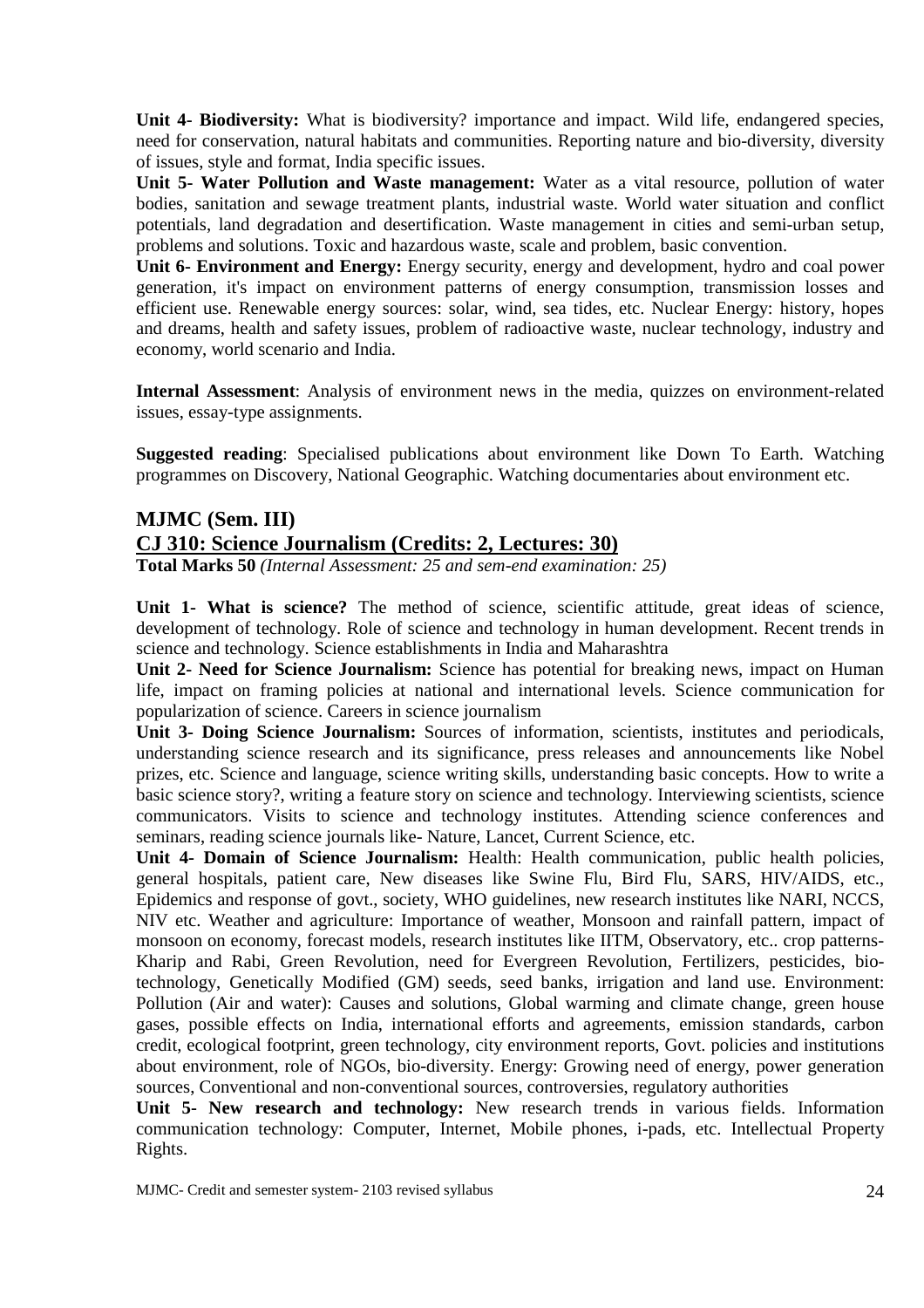**Internal Assessment**: Presentations, quizzes on latest developments in various fields, visits to scientific research institutes, debates on ethical issues in scientific advancements,

# **MJMC (Sem. III) CJ 311: Practical Work (Credits: 2, Lectures: 30)**

**Total Marks: 50** *(Internal Assessment: 25, Sem-end evaluation by External examiner: 25)*

|    | <b>Internal assessment</b>                                                     | 25 marks |
|----|--------------------------------------------------------------------------------|----------|
| 1. | Production of a magazine                                                       | 15       |
|    | Students have to work in the production of a magazine, which can be a news-    |          |
|    | based magazine, a special issue or a research magazine. Students are expected  |          |
|    | to contribute to the content and lay-out of the magazine.                      |          |
| 2. | <b>Study Tour</b>                                                              | 10       |
|    | A study tour of considerable duration (4-7 days) has be arranged to a place    |          |
|    | (like a state or national capital) that will offer ample exposure to different |          |
|    | media organisations, premier regulatory bodies, research institutions and      |          |
|    | prominent personalities. Marks have to be awarded for student's participation  |          |
|    | in the tour and report/test based on the tour.                                 |          |

|                                                                                                     | <b>Sem-end evaluation</b>                                                       | 25 marks |
|-----------------------------------------------------------------------------------------------------|---------------------------------------------------------------------------------|----------|
| External Examiner appointed by University of Pune will assess each student as per the details given |                                                                                 |          |
| below.                                                                                              |                                                                                 |          |
| $\mathbf{1}$                                                                                        | Viva-voce                                                                       | 25       |
|                                                                                                     | Internship and other activities: This internship has to be done before the      |          |
|                                                                                                     | end of Sem. III. It is mandatory to do it in one of the organisations related   |          |
|                                                                                                     | TV/Radio/New Media. The minimum requirement is 60 hours of work for 15          |          |
|                                                                                                     | days @four hours a day.                                                         |          |
|                                                                                                     |                                                                                 |          |
|                                                                                                     | A file containing a detailed report about the Internship (containing details of |          |
|                                                                                                     | schedule and nature of work, copies of broadcast/uploaded and not               |          |
|                                                                                                     | broadcast/not uploaded material, and assessment by concerned authority); and    |          |
|                                                                                                     | all the written assignments for other subjects have to be submitted to the      |          |
|                                                                                                     | external examiner.                                                              |          |
|                                                                                                     |                                                                                 |          |
|                                                                                                     | Using the file as reference, the External Examiner will interview the student   |          |
|                                                                                                     | about Internship as well as other activities during the semester.               |          |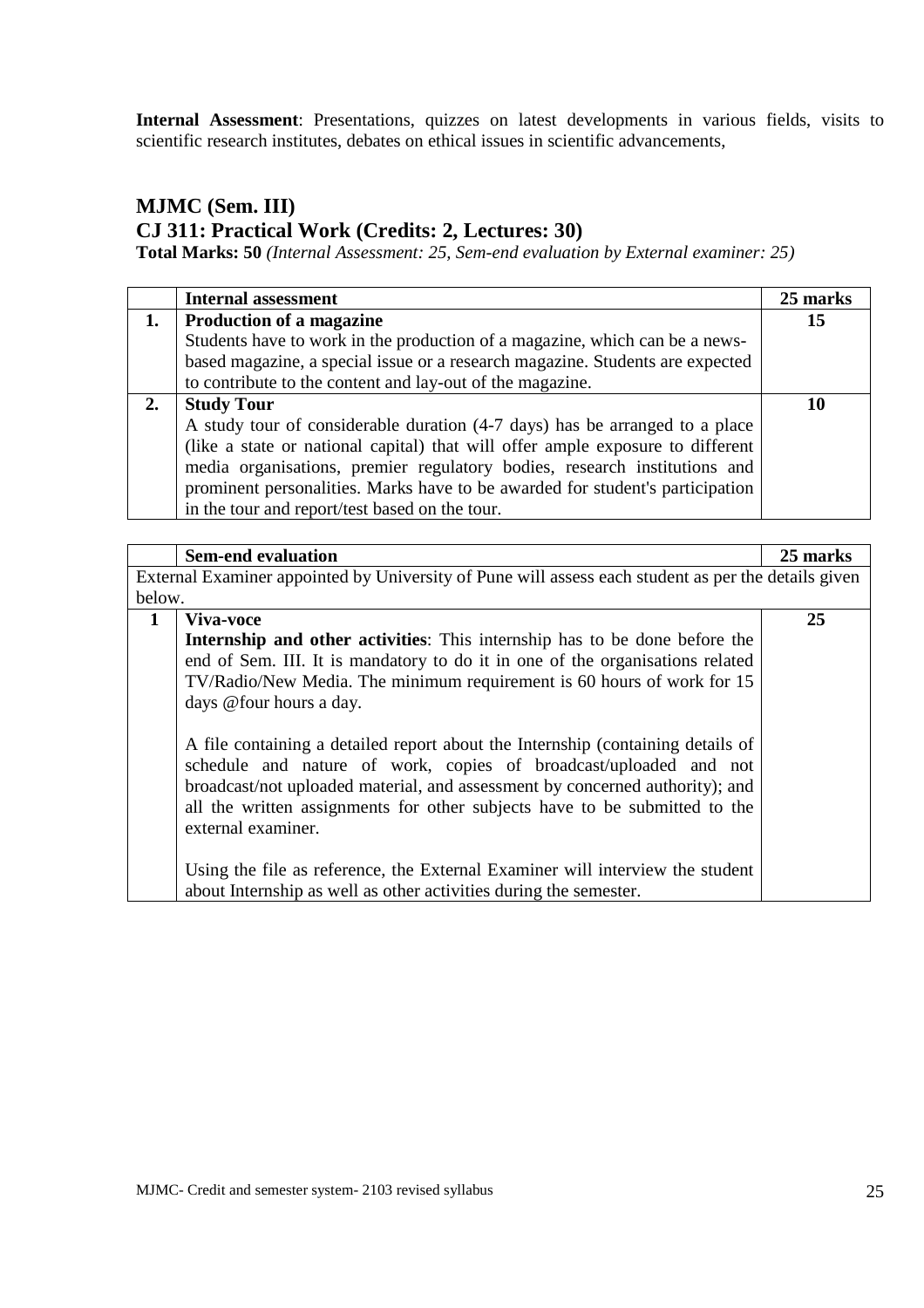## **Sem. IV:**

| No.    | <b>Title</b>                                | <b>Credits</b> |      | <b>Marks</b> |              |
|--------|---------------------------------------------|----------------|------|--------------|--------------|
|        |                                             |                | Int. | <b>Exam</b>  | <b>Total</b> |
| CJ 401 | Media Management and Laws                   | $\overline{2}$ | 25   | 25           | 50           |
| CJ 402 | Principles and Ethics of Journalism         | $\overline{2}$ | 25   | 25           | 50           |
| CJ 403 | World View: Issues, Idea and Challenges (4) | $\overline{2}$ | 25   | 25           | 50           |
|        | Any two out of 404, 405, 406, 407           | $\overline{2}$ | 25   | 25           | 50           |
|        |                                             | $\overline{2}$ | 25   | 25           | 50           |
| CJ 404 | Advertising                                 |                |      |              |              |
| CJ 405 | <b>Public Relations</b>                     |                |      |              |              |
| CJ 406 | Film Appreciation                           |                |      |              |              |
| CJ 407 | Magazine Journalism                         |                |      |              |              |
|        | Any one out of 408 to 412                   | 2              | 25   | 25           | 50           |
| CJ 408 | <b>Business Journalism</b>                  |                |      |              |              |
| CJ 409 | Culture Journalism                          |                |      |              |              |
| CJ 410 | Law, Order and Crime Journalism             |                |      |              |              |
| CJ 411 | Sports Journalism                           |                |      |              |              |
| CJ 412 | Public Journalism                           |                |      |              |              |
|        | Any one out of 413 and 414                  | 4              | 50   | 50           | 100          |
| CJ 413 | <b>Research Dissertation</b>                |                |      |              |              |
| CJ 414 | In-depth Reporting Project                  |                |      |              |              |
|        | Total                                       | 16             | 200  | 200          | 400          |

# **MJMC (Sem. IV) CJ 401: Media Management (Credits: 2, Lectures: 30)**

**Total Marks: 50** *(Internal Assessment: 25, sem-end examination: 25)*

**Unit 1- Contemporary media scenario:** Proliferation of Media in India, digital technology, fastmoving media market, new technology, convergence and its effect on consumer behaviour and potential of content. Striking a balance between business and 'mission'.

**Unit 2- Ownership patterns:** Types of ownership: proprietary, family-owned, run by trust, crossmedia ownership, media chains. Generation of capital. HR policies. Latest management practices adopted in media industry.

**Unit 3- Management of a newspaper:** Organsiational structure. Key departments: editorial, advertising, production, circulation. Editor's managerial responsibilities.

**Unit 4- Management of a radio station:** licensing process, setting up a radio station, programming and programming scheduling, audience research

**Unit 5- Management of a TV channel:** Organisational structure**,** revenue patterns, role of advertising, network television, local cable channels. Programming and programme scheduling. Audience research.

**Internal Assessment (25 marks):** Visits to media houses, interaction with managers; Comparative analysis of various media practices.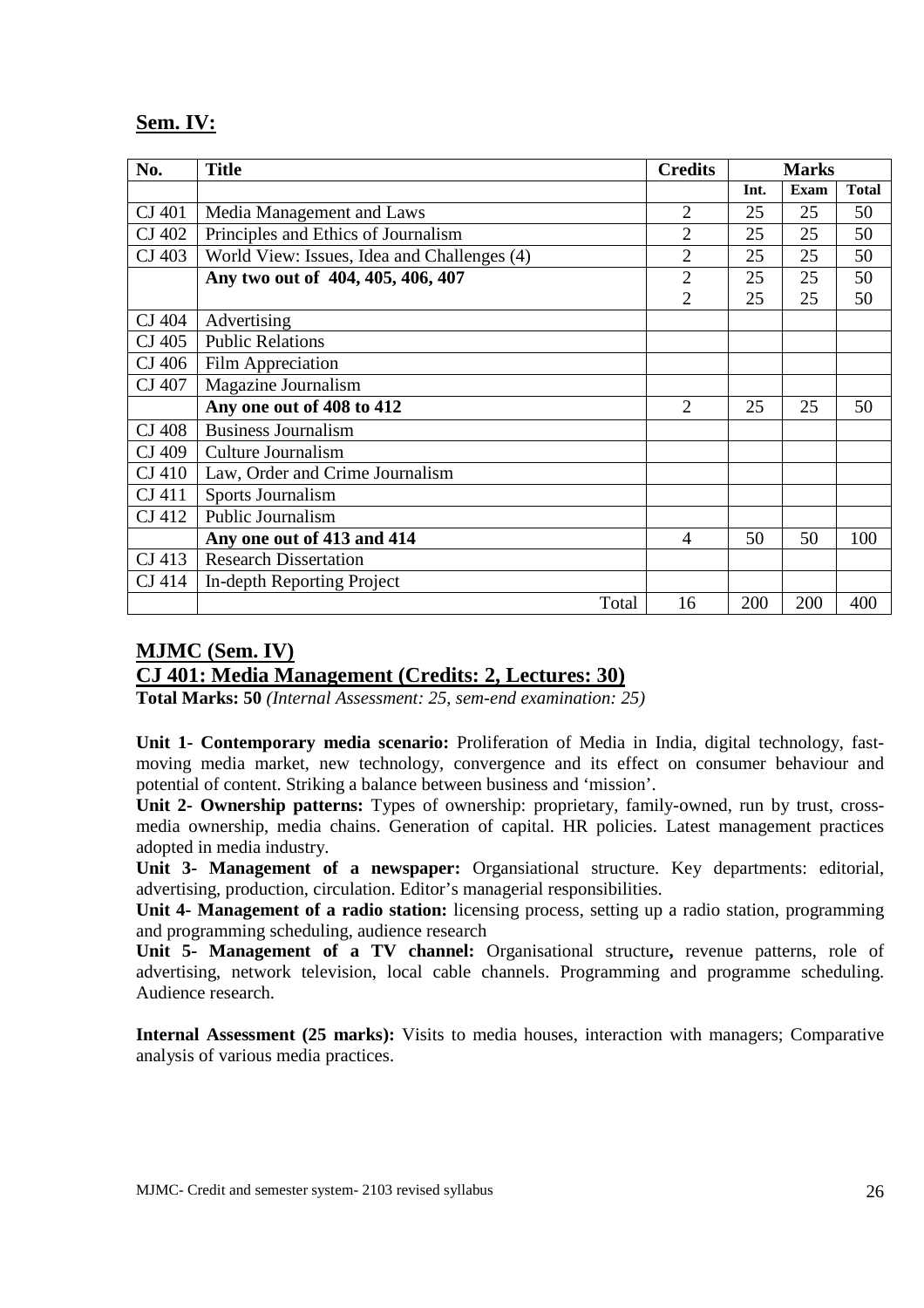## **MJMC (Sem. IV)**

## **CJ 402: Principles of Journalism and Media Laws (Credits: 2, Lectures: 30)**

**Total Marks: 50** *(Internal Assessment: 25, sem-end examination: 25)*

**Unit 1- What is Journalism?:** Role in democracy, power of the press. Main objectives- to entertain, educate, analyse. Old news values, changed news values. Old principles versus new principles. Influence of politics, interference of market forces in editorial policies.

**Unit 2- Elements of journalism**: Editor and his responsibilities, editorial policy, changing role of editors. Difference between journalism and literature, role of media in socialization process. Truth, loyalty to citizens, verification of facts, compassion for those affected by news, commitment to democratic values, examining the other side of the story. Use of photographs; taste and acceptability. Reporting rapes, riots and other sensitive matters.

**Unit 3- Ethics:** Philosophy of journalism and its ethics. Paid news, Page-Three culture, plagiarism, revealing confidential sources, hoax, off-the-record, on-the-record. Ombudsman. Code of conduct for journalists. Press council of India and its role in maintaining ethical journalistic standards. Difference between investigative and sensational journalism, yellow journalism, sting operations and morality.

**Unit 4- Constitution of India:** Fundamental rights, freedom of speech and expression; and their limits. Directive principles of state policy; provisions of declaring emergency and its effects on media. Provisions for amending the constitution. Provisions for legislature reporting; parliamentary privileges and media. Media and public interest litigation. The Press Council Act 1985- provisions, scope etc.

**Unit 5- Media Laws:** History of press laws in India- Contempt of Courts Act 1971- civil and criminal law of defamation. Relevant provisions of Indian Penal Code with reference to sedition, crime against women and children; laws dealing with obscenity; Official Secrets Act, 1923,vis-à-vis Right to Information Act. Press and Registration of Books Act, 1867. Working Journalists and Other Newspaper Employees (Conditions of Service & Miscellaneous Provisions) Act, 1955;- Cinematograph Act,1953; Prasar Bharati Act; WTO agreement and Intellectual Property Right legislations, including Copyright Act, Trade Marks Act and Patent Act. IT Act- information technology, convergence. Nature of Cyber Crimes. Legislations including cyber laws and Cable Television Act.

**Internal assessment (25 marks):** Case studies, debates about current ethical issues in the media, analytical essay/s about change in journalistic practices, Study of cases heard by PCI, and/or heard in the court of law etc.

# **MJMC (Sem. IV)**

# **CJ 403: World View: issues, ideas and Challenges (4) (Credits: 2, Lectures: 30)**

**Total Marks: 50** *(Internal Assessment: 25, sem-end examination: 25)*

#### Part 1: Politics in India and Maharashtra

**Unit 1- Political Process:** Constitution of India. Parties, leaders and groups. Ideologies and policies. Electoral politics. Communalism, casteism, class formations, regionalism, sub-nationalism, challenges and solutions.

**Unit 2- Politics of Maharashtra in above framework with added inputs on:** Geography of the state, natural resources, development issues, regional features. Agriculture, idustrialisation, urbanisation, education and other issues relevant at present.

#### Part 2: Current events during the study period

Events and developments in the field of politics, education, science and technology, culture, sports, etc. at state, national and international level. Detailed discussion of these events with a historical perspective and futuristic view will be conducted in class.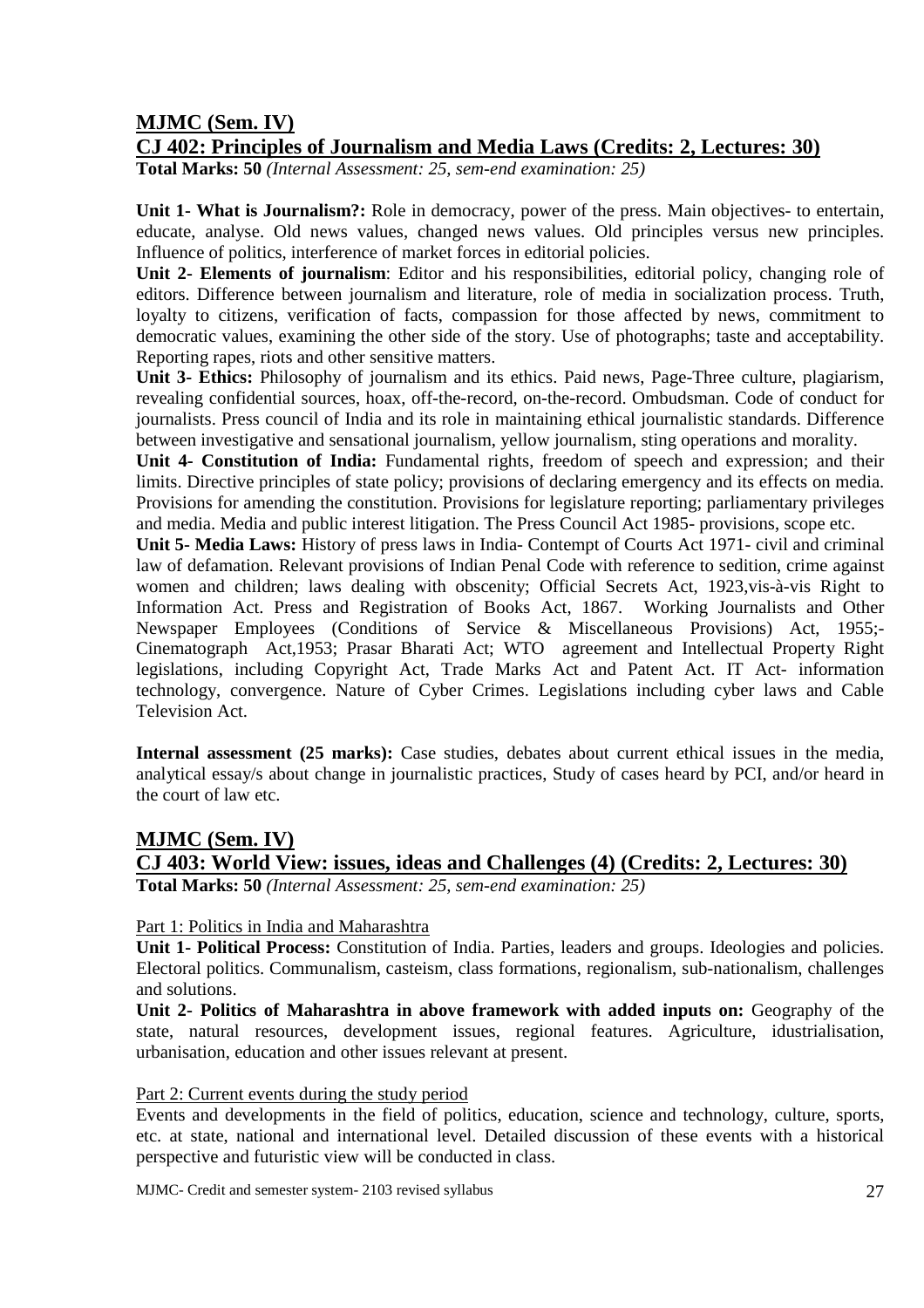Internal assessment (25 marks): Group discussions, presentations, writing analytical pieces about current events, maintaining a clippings file, quizzes, objective tests etc.

# **MJMC (Sem. IV) CJ 404: Advertising (Credits: 2, Lectures: 30)**

**Total Marks: 50** *(Internal Assessment: 25, sem-end examination: 25)*

**Unit 1- Basics of advertising:** Purpose, development, nature, role in economy. International advertising scenario. Advertising industry in India: size, major ad agencies and campaigns, social and cultural context of Indian advertising, advertising ethics and social responsibility.

**Unit 2- Advertising as Marketing Communication:** Need for integrated communications. Importance of, and role in marketing mix, Advertising goals and strategies: advertising and sales promotion goals. Segmentation and positioning strategies, niche marketing. Brand management and building brand equity, developing brand personality.

**Unit 3- Types of advertising:** Advertising in different product categories: consumer, industrial, corporate, service, financial, social marketing etc. Different advertising media and their comparative strengths and weaknesses. Structure of an ad agency, types of ad agencies.

Unit 4- Advertising Planning and execution: Brand positioning. Importance of research inputsmarket research, situation analysis, consumer behavior etc. Developing message strategy, media strategy. Preparing advertising plan. Media planning, media buying.

Unit 5- Advertising Creativity: Creative brief. Elements of good advertising. Copy and art. Importance of visual thinking. Appeals and promises. Importance of design and layout. Use of typography, graphics etc.

**Unit 6: Copywriting:** Writing ad copy for different media. Types of headlines and body copy, slogans; taglines. Translation of copy. Writing for brochures, mailers etc.

**Internal Assessment (25 marks):** Quiz on advertising, scrap book of ads, analysing social effects of ads, study of an ad agency, copywriting exercises: writing headlines, slogans, body copy etc.

## **MJMC (Sem. IV) CJ 405: Public Relations (Credits: 2, Lectures: 30)**

**Total Marks: 50** *(Internal Assessment: 25, sem-end examination: 25)*

Unit 1- Understanding PR: Definitions, purpose and utility; relevance to democratic society. Difference between PR, advertising and propaganda. Status of PR in India. Ethics and legalities of the new digital world. Publics of PR- internal, external. Different ways to address them. Concept of 'Communication audit'.

**Unit 2- Role of PR in different sectors:** government, corporate, defence establishments, educational institutions, hospitals, individuals, political parties, trade and commercial organizations, professional associations, labour unions NGOs etc.

**Unit 3- Types of PR:** Internal/external, publics of PR, communication audit; qualities required of a PR professional, role and responsibilities of PR professional; in-house PR department, PR consultancy **Unit 4- PR Tools:** Internal: house journals, bulletin boards, events, mailing groups, social networking sites; External: exhibitions, trade fairs, external journals, media publicity. Traditional modes of communication (yatra, melas etc.), campaigns, movements etc. Programmes and events, CSR projects; PR during crisis: some recent case studies.

**Unit 5- Media Relations as a PR function:** Importance of media publicity in PR. Necessity and ways of building and maintaining media relations, organizing press conferences and visits; writing press releases and arranging other publicity material (audio, video, CDs, etc.), citizen journalism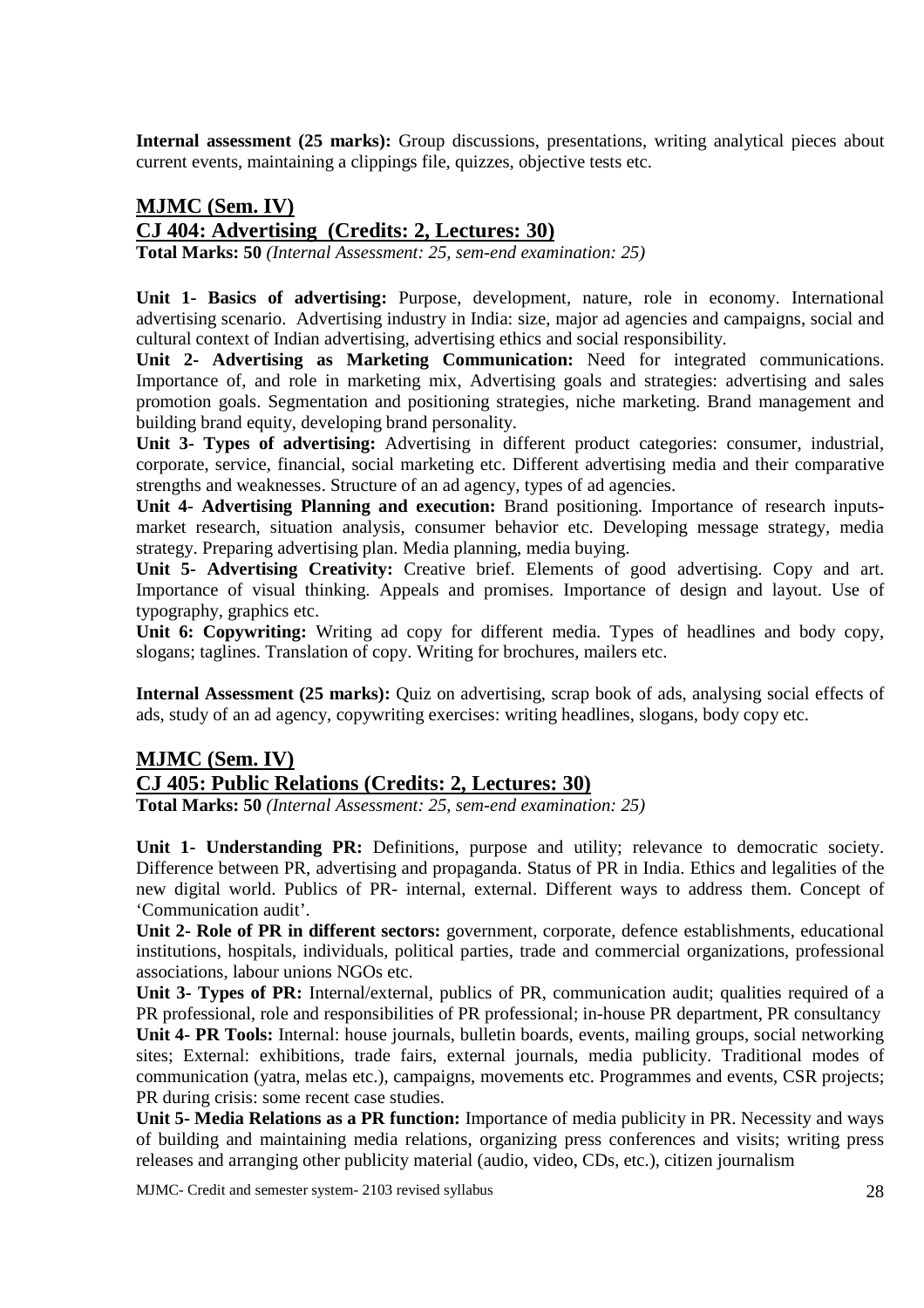**Unit 6- Social media:** blogging, LinkedIn, Facebook, Twitter etc. and use of the Internet. Websites: a toll for faster dissemination of information, photographs and A/V material.

**Internal assessment (25 marks):** Preparing a PR plan for an organisation, evaluating media publicity given to various organisations, writing Press Releases etc.

# **MJMC (Sem. IV) CJ 406: Film Appreciation (Credits 2, Lectures: 30)**

**Total Marks: 50** *(Internal Assessment: 25, sem-end examination: 25)*

**Unit 1- What is cinema?:** Definition of cinema. The concept of persistence of vision. Film's relationship to each of the arts: music, dance, literature, theatre, architecture, photography and painting. The relationship between film and 20th-century art movements: impressionism, cubism, surrealism.

**Unit 2- Visual literacy:** The vocabulary of film: shot, scene, sequence, frame, composition in depth, point of view, transitions, Mise-en-scène etc. The tools of expression- frequency and number of shots, the size of the subject in the frame, the angle of view, composition and balance, the use of lighting and color, the movement of camera and lens, how images come to express meanings and its relation with the word-meanings. Film formats: celluloid and digital, Element of sound: dialogues, background score, music, silence, ambience.

**Unit 3- Film styles and Genres:** Image and editing. To what extent does film manipulate reality? Different genres. Analysis of recurrent themes, images, and narrative structures. Action, adventure, comedy, drama, epic/historical, horror, Sci-fi, war etc. Other formats i.e. short films: fiction & nonfiction, promotional, propaganda, corporate, educational, advertizing films.

**Unit 4- Film history:** Development of film in Europe, US and India. Important directors and their contribution to world cinema, film companies and films.

World cinema: D. W. Griffith, Sergie Enstine, Robert Flaharty, Vittorio De Sica, Walt Disney, Charles Chaplin, Franscois Trufautt, Jean Luc Godard, Ingmar Bergmen, Andrei Tarkovsky, Sergei Eisenstein, Alfred Hitchcock, Jean Renoir, Federico Fellini, Akira Kurosowa, Andre Wajda, Yashizoro Ozu, Steven Speilberg, Majid Majidi, etc.

Indian cinema: V. Shantaram, Satyajit Ray, Shyam Benegal, Ritwik Ghatak, Girish Karnad, Rajkapoor, Guru Dutt, Adoor Gopalkrishnan, Mrinal Sen, Bimal Roy, Basu Bhattacharya, Maniratnam, and contemporary trend-setting directors. Special focus on Marathi films: classics and contemporary.

**Unit 5- Film Studies:** Film appreciation, analysis, criticism etc. Reviewing films for various media. Censorship: need, relevance, Censor Board. Influence of cinema on society, culture, arts.

Film institutions: NFDC, NFAI, FTII, Film Festivals Authority of India, Children Film Society. Film Society movement, International film festivals. Films as an industry. Interrelationship of film industry with other media.

**Internal assessment (25 marks):** Watching films of different genres and reviewing them. Interactions with film producers, directors, actors. Visit to film production locations etc.

## **MJMC (Sem. IV) CJ 407: Magazine Journalism (Credits 2, Lectures: 30)**

**Total Marks: 50** *(Internal Assessment: 25, sem-end examination: 25)*

**Unit 1- Understanding Magazine**: History of Magazines. Definitions. Newspaper supplement and Magazines. Types of magazines: (i) weekly/fortnightly news magazines, (ii) national and regional magazines, (iii) special interest magazines – women's, men's, children`s, teen, cine, science and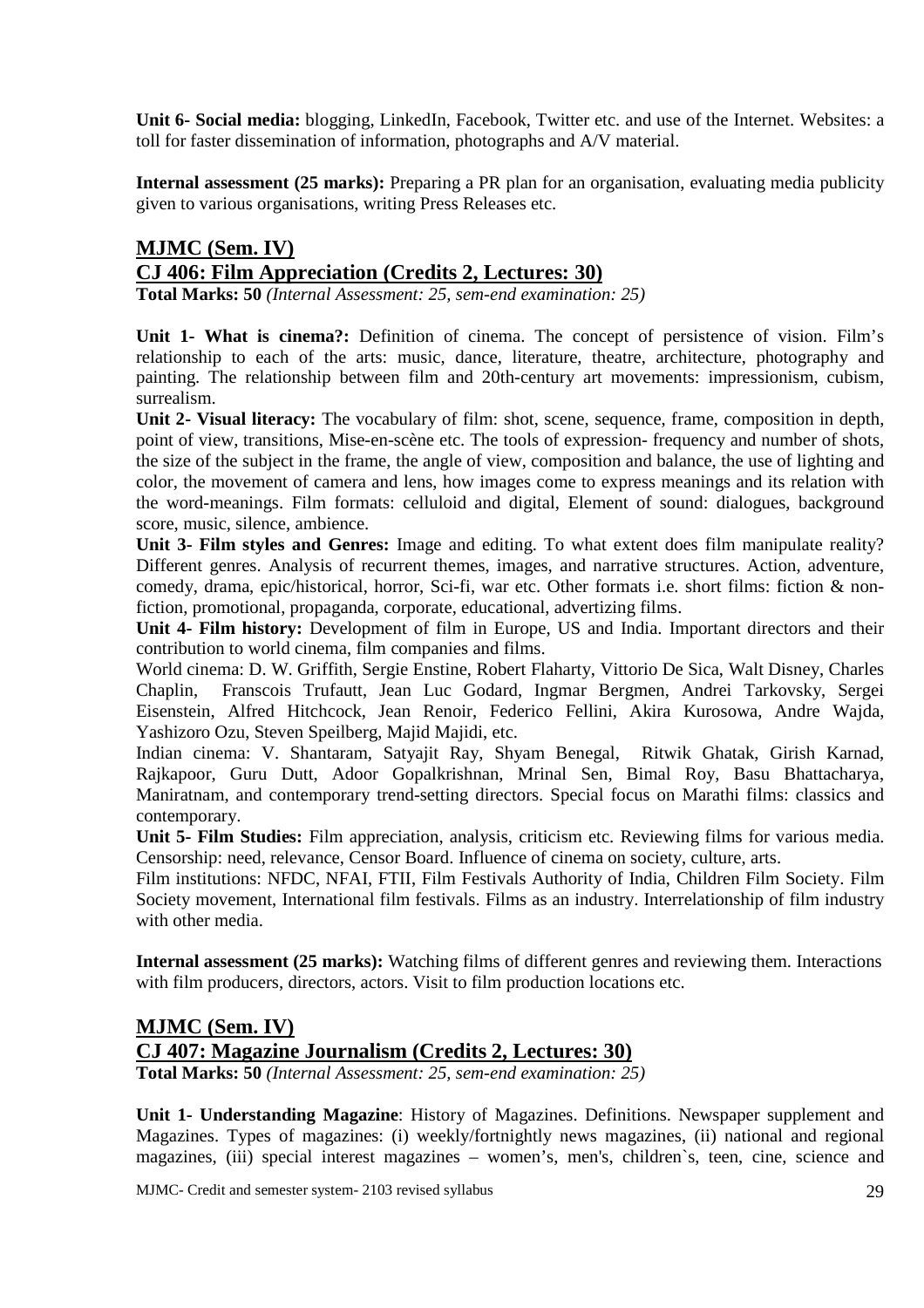technology, business, consumer Magazines; and academic or scholarly magazines, (iv) leisure time and entertainment magazines, (v) little magazines, (vi) PR magazines and House journals. vii) literary Magazines. New trends like glossy magazines. Online and Web magazines.

Case studies- India Today, Outlook, The Reader's Digest, Time, National Geographic etc. Tradition of Diwali Numbers in Maharashtra.

**Unit 2- Content Management**: Understanding the target audience and positioning of the magazine. Choosing interesting subjects, imaginative selection of topics, converting innovative ideas to articles. Cover Story. Deciding the thrust areas. Series and columns. Planning special and other issues, flat planning of the issue, forecasting trends.

**Unit3- Writing for Magazines:** What makes a magazine story different from newspaper reporting? (Difference in style, format, perspective and approaches). Narrative energy, story-telling, shift from observation to insight, interviewing techniques, Writing brights, special skills for specialized areas. Creative writing, crisp language. Effect of New Media on writing style. Visual versus verbal, Freelance writing. Online writing skills. Types of features and leads.

**Unit 4- Editing a Magazine**: Editorial objectives, Work flow, knowing the reader and staying a step ahead of the reader; content study, balancing content, creativity in editing. Evaluation of manuscripts; polishing and shaping up manuscripts. corrections and verification; writing effective titles. Photos, illustrations and other graphics. Sub-editing (marking copy for type, strap lines, by-lines, house style), use, The post mortem after publication.

**Unit 5- Magazine Management:** Structure of editorial department. Magazine Production- layout and design, Master pages and templates, Style sheet, special effects like bleed and trims. Economics: sales and subscription, production cost and pricing, distribution network, advertising, advertorials. Magazine Promotion and public relations through events, competitions etc. Assessing magazine impact.

**Internal assessment (25 marks):** Comparative study of various magazines. Planning different issues of various magazines, writing articles for magazines etc.

#### **MJMC (Sem. IV) CJ 408: Business Journalism (Credits: 2, Lectures: 30)**

**Total Marks: 50** *(Internal Assessment: 25, sem-end examination: 25)*

Unit 1- Understanding Economy: Basic principles of economy, important economic terms. Growth and development, environment concerns, employment generation, Price rise and inflation. Economics of agriculture and rural economy, Urban economy, manufacturing and service sector, small scale industry and micro-enterprises, Share, securites and commodity markets, Bullion market.

**Unit 2- Fundamentals of Indian Economy:** Growth and progress of Indian economy. Finance system in India, role of finance and planning commissions, role of RBI, Federal economic structure and revenue sharing. Changes in economic policy: From mixed economy to liberalization and privatization. Information Technology, E-commerce, Issues related to SEZ, Central and state budgets, How budgets are prepared, understanding budget. Problem of black money and corruption, anticorruption mechanism. Company and industrial laws, labor and consumer issues. Contemporary issues related to Indian economy

Unit 3- World Economy: Capitalism, communism, socialism and other perspectives. Process of globalization and liberalization. New International Economic order (NIEO). World economic bodies and forums, regional economic forums, economy and international politics. India's place in world economy, contemporary issues related to world economy.

**Unit 4- Corporate World and Cooperative Movement:** Structure of corporate and private companies. How to find information about private and public companies. Analyzing a company's financial performance.. Interaction with corporate sources, Tracking CSR. Public-private partnership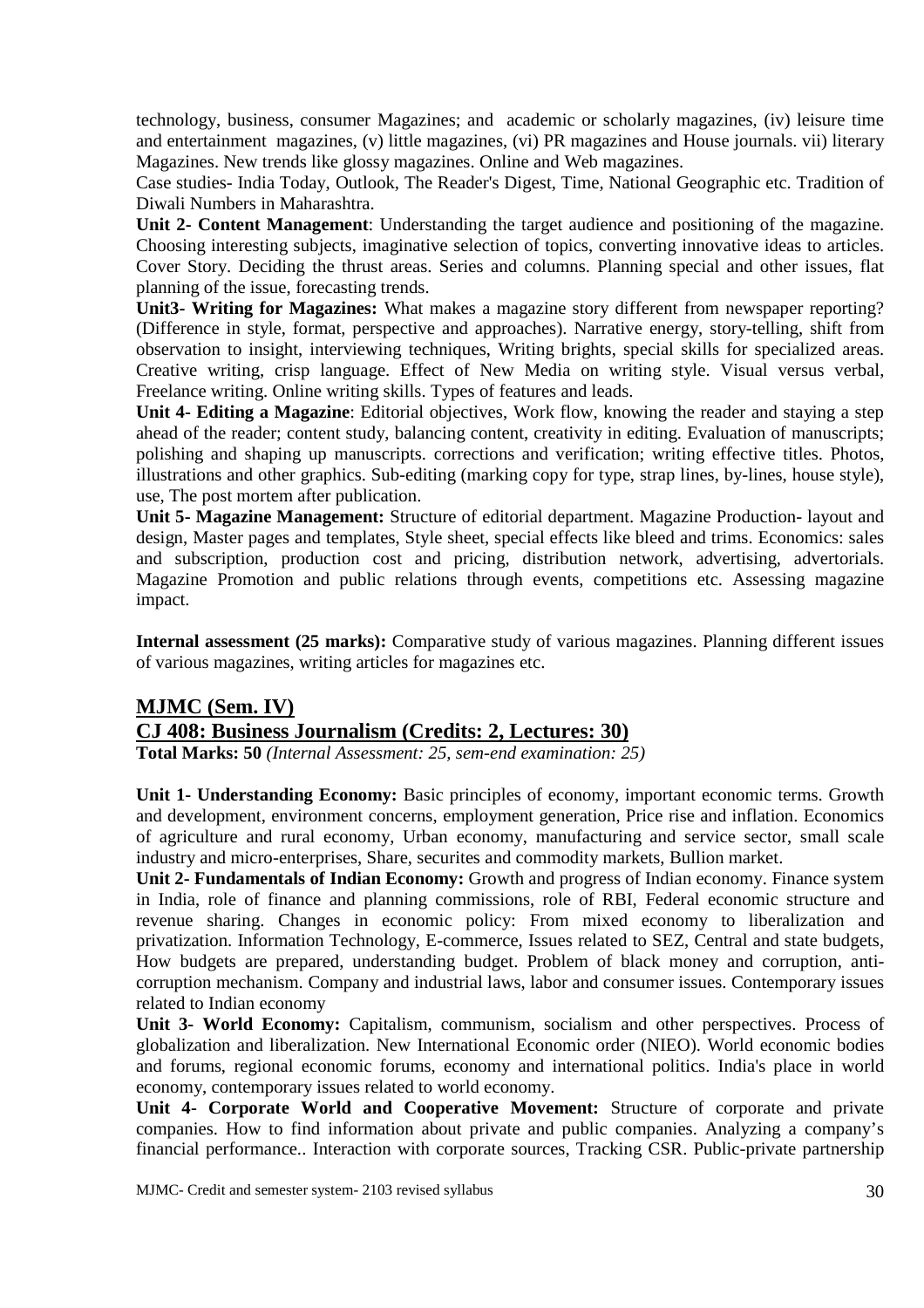(PPP). History and development of cooperative movement and its relevance. Contemporary issues related to business, industry and commerce.

**Unit 5- Business Journalism:** Reporting- Business and industry as a beat, Sources of news on business. Using and analyzing financial data, Understanding numbers and what they mean, Reading tables, charts and graphs. Developing business story ideas; writing stories from press releases. Investigative reporting in business sector

Editing- Overview of special economic pages, supplements, newspapers and journals, business news channels. Editing business stories and articles, using internet database, verifying information. Designing special economic pages and budget issues. Ethical issues of business journalism, Media and business relations.

**Internal assessment (25 marks):** Visit to a news organization's business section, Stock exchange, Attending AGMs covering press conferences or events, reading a company balance sheet, study of business newspapers and channels, etc.

# **MJMC (Sem. IV) CJ 409: Culture Journalism (Credits: 2, Lectures: 30)**

**Total Marks: 50** *(Internal Assessment: 25, sem-end examination: 25)*

**Unit 1- Theoretical background:** Traditional definitions of art. The real world vs. the artistic world. A model for the understanding of how art functions. The primary (creative) arts vs. the secondary (interpretive) arts. Classifications of the arts into the auditory, the spatial, and the symbolic.

What is culture? Importance of culture in a society and in an individual's life. Difference between culture and tradition. Understanding various aspects of Indian Culture and their scope.

**Unit 2- Introduction to various arts:** Dance, theatre, music, painting, sculpting, literature. Different forms- classical and folk, Indian and western, fusion etc. Origin and development of these art forms and their contemporary status.

**Unit 3- Cultural reporting:** Why a specialised beat? Current scenario of cultural reporting in Marathi, other regional languages and English print media. Difference between reporting and criticism. Styles of writing for different forms, requirements and expectations from culture reporters/ critics. Qualities of an ideal critic etc.

**Unit 4- Covering culture for other media:** Scope and pattern of Cultural reporting in other media-T.V, Radio etc. New age media and cultural reporting.- internets, blogging, tweeting, mobile usage etc.

**Internal Assessment (25 marks):** Time/ Space bound class room writing/ reporting assignments, interview exercises, reporting cultural events, attending workshops etc.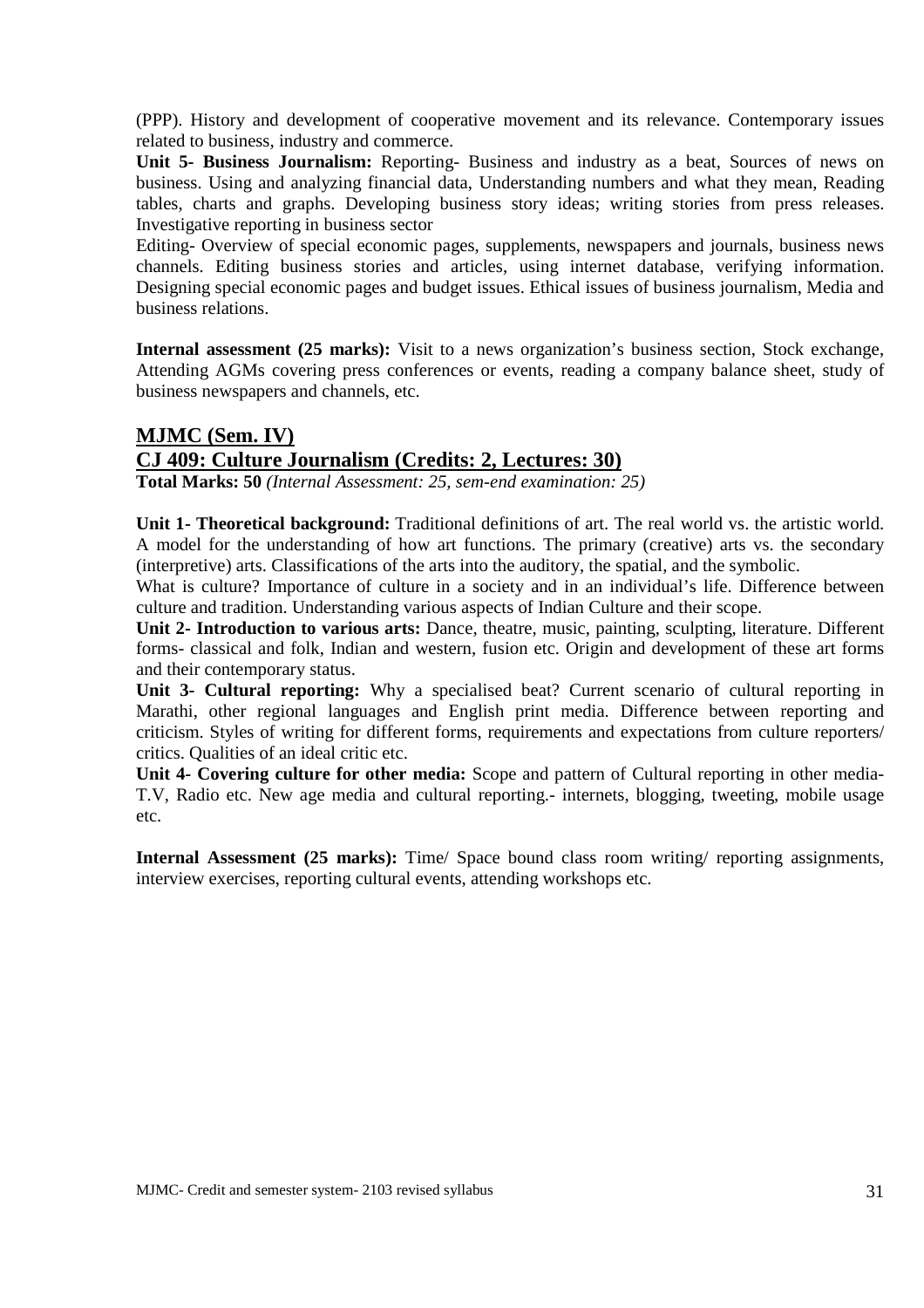# **MJMC (Sem. IV)**

# **CJ 410: Law, Order and Crime Journalism (Credits: 2, Lectures: 30)**

**Total Marks: 50** *(Internal Assessment: 25, sem-end examination: 25)*

**Unit 1- The ethics of crime and justice coverage**: Fairness and objectivity, sensationalism and integrity; conflicts of interest, interesting versus important. Balancing justice: justice to victim and the accused: no assumption of guilt or innocence.

**Unit 2- Law enforcement machinery**: Structure and hierarchy. Different entities: police, ATS, SBI, CID, SID, SRPF, Para-military forces, Rapid Action Force etc. Important sections of IPC. Terminology and jargon, procedures of registering a crime. Prisons and jails. Sensitive law and order situation: agitations, congregations for various reasons, elections. Deployment of extra forces etc.

**Unit 3- Covering Crime:** Types and definitions. Police Investigation techniques: from conventional to modern. Cognizable and non-cognizable offences. Basic principles of crime reporting. do's and don'ts. News values: new, unusual, interesting, significant and about people. Developing sources, verifying facts. Reporting agitations, riots. Possible risks and precautions.

**Unit 4- Covering Courts**: Structure of judicial system in India. Hierarchy, functions and jurisdictions of each court. Granting of bail to accused. Types of cases heard in courts. Tribunals, consumer and family courts. PILs, appeals etc.

**Unit 5- Contemporary crime journalism:** Crime shows on TV. Emphasis on crime reporting in newspapers. Its impact. Media influencing investigations and/or court proceedings? Trial by media. Media's role in getting justice delivered, recent examples.

**Internal assessment (25 marks):** Visits to police station, control room, prison etc. Analysis of crime news in various media. Attending court trials etc.

# **MJMC (Sem. IV) CJ 411: Sports Journalism (Credits 2, Lectures: 30)**

**Total Marks: 50** *(Internal Assessment: 25, sem-end examination: 25)*

**Unit 1- History and Traditions:** Beginning and development of various sports. Brief history of International Games: Olympic, Commonwealth, Asian. History of National Games and other major tournaments related to various sports**.** National and state sports awards like Arjun, Dronacharya, Shiv Chatrapati Purskar, etc. Sports and Society: Importance and place of sports in a civilization. Growing importance of sport, its impact as a global business, the staging of events; Sports and public opinion, sports culture; National sports policy. Sports Diplomacy**:** Use of sports in international relations, major cases in history and present trends.

**Unit 2- Sports Associations:** Traditional Indian sports- Kabaddi, Kho Kho, Wrestling, Malkhamb, Atya Patya, etc. Modern sports**-** Outdoor and indoor games, hockey, cricket, football, athletics, boxing, tennis, badminton, shooting, archery, volleyball, basketball, table tennis, rugby, formula one racing, etc. Basic rules of some major sports, need of and scope for specialization; Sports at local and regional level. Government ministries and bodies, Amateur organizations and apex sports organizations, Building sports venues and infrastructure, training facilities.

**Unit 3- Sports Journalism:** Tradition of sports reporting- in the world and in India. Legacy of sports writers and commentators- English, Hindi, Marathi. Sports magazines in India & Maharashtra. Sports marketing and PR: Commercial relationship between media coverage and sports events, marketing, merchandise and advertising sales. Future of sports journalism, career opportunities.

**Unit 4- Sports Reporting and Writing:** Differences and similarities with other reporting; Explain, interpret, amplify and clarify; How to report results**:** Do's and don'ts; Deadline pressure, covering late night events.; Developing sources- advances, match reports, reviews and follow up; Sports features; Post-match interviews, special interviews. Sports writing for print, radio, TV, online and multi-media;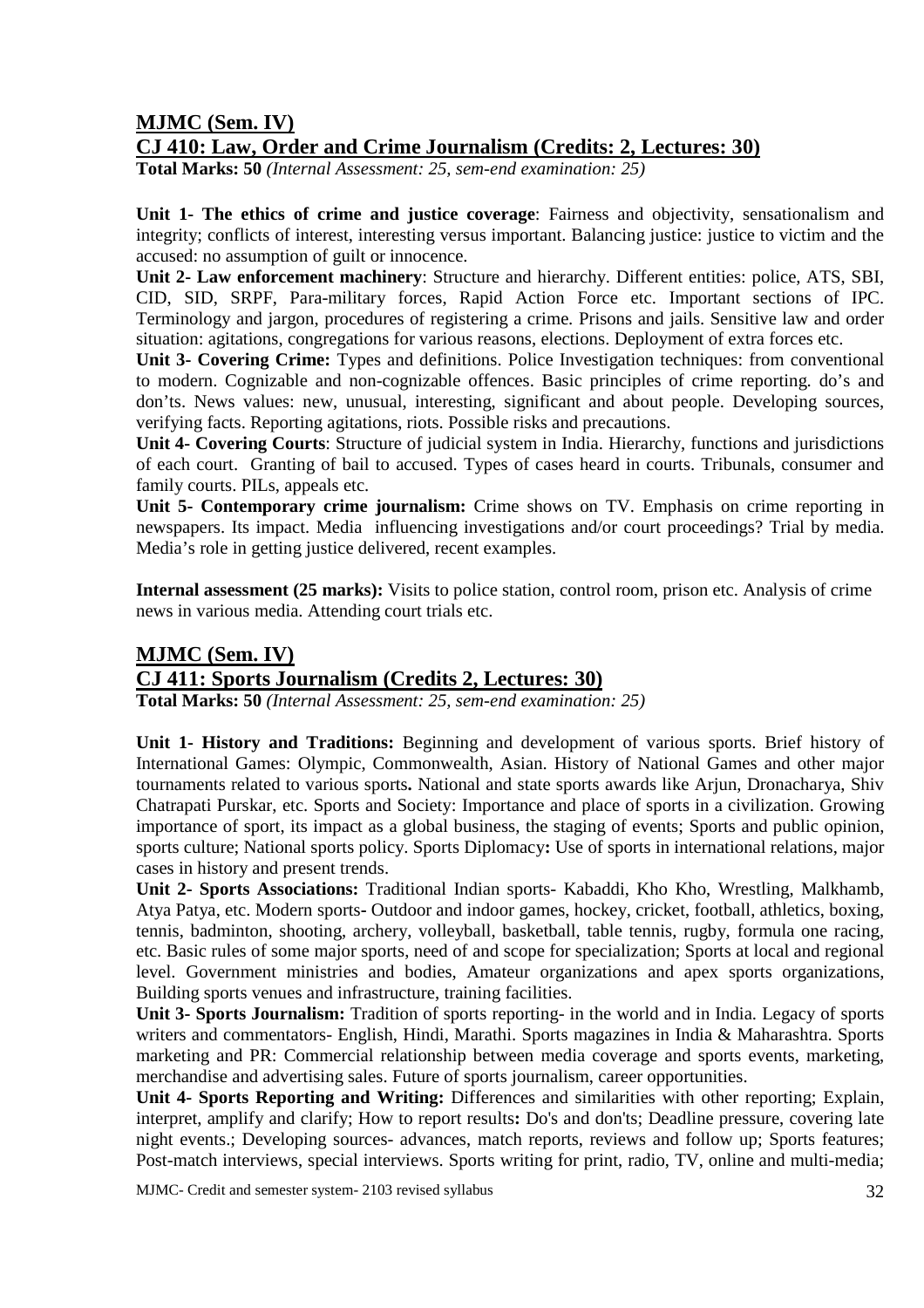Radio commentaries; Live telecast, Sportscast, Web commentaries, News alerts for mobiles; Fanzines, Match-day magazines, Sports books, Sports blogs. Writing from press releases. Importance of knowing and understanding a game;, research and background information; Importance of statistics, official record and history.

**Unit 5- Sports Editing:** Sports Style Guide: AP, Reuters. Working on a sports desk; Editing sports stories; Translation of sports stories; Objective, but passionate language, more style; Use of photos: action photos, cutouts, profile photos; photo-editing and writing captions. Use of archives and reference section. Sports columns by experts, players, syndicated columns; ghost writing for sports columns. Standalone sports sections and sports pages; Designing sports pages; planning and coverage of major games, tournaments.

**Internal assessment (25 marks):** Covering live sports events in the city. Match reports of local sports tournaments, writing sports features, interview of sports persons and sports officials, Analysis of sports sections/pages of newspapers, Analysis of sports bulletins/commentaries, etc.

# **MJMC (Sem. IV) CJ 412: Public Journalism (Credits 2, Lectures: 30)**

**Total Marks: 50** *(Internal Assessment: 25, sem-end examination: 25)*

#### **Unit 1- Philosophy of Public Journalism (also known as Civic Journalism):** History-

1920Lippman and Dewey debate. Journalism's obligation to public life. Integration of journalism into democratic processes. Initiating public deliberations. Treating readers and community members as participants in the democratic process. Addressing 'citizens' instead of 'consumers'/'readers'. **Unit 2- Role of Public Journalism**-: Aiding improvement in quality of public life. Encourage deliberations on major issues. Engaging citizens in news-making process and use of news. Making political community act upon problems.

**Unit 3- Participatory Journalism:** Direct contribution to content generation in radio and TV. Citizen journalism through blogs, social networking sites. RTI: a common tool for journalists and citizens. **Unit 4- The Public Sphere:** Idea of a welfare state, principles of good governance, Constitutional principles and acts related to development and role of public institutions, Central, State governments and the Panchayat Raj, Sharing of resources and responsibilities, Globalization, new economic policy, decentralization and participatory governance

**Unit 5- Examples of Public Journalism**: Past campaigns like Citizen's Forum by Indian Express, Times Campaign by Times of India, Bus Day by Sakaal, Pune etc. Following current trends in India and abroad for the practice of Public/civic Journalism.

**Internal assessment (25 marks):** Visiting public amenities and writing reports on their status,; filing RTI to get more information from a government office, interaction with civic officials, local representatives etc.

# **MJMC (Sem. IV) CJ 413: Research Dissertation**

**Total Marks: 100** *(Internal Assessment: 50, Sem-end evaluation by External examiner: 50)*

Every student has to work on a research project under the supervision of a faculty member. The research must be about journalism or mass communication. A written dissertation, of 8000-10000 words must be submitted by the end of the semester.

The written dissertation has to be evaluated by the research guide and External Examiner, appointed by University of Pune for 30 marks each.